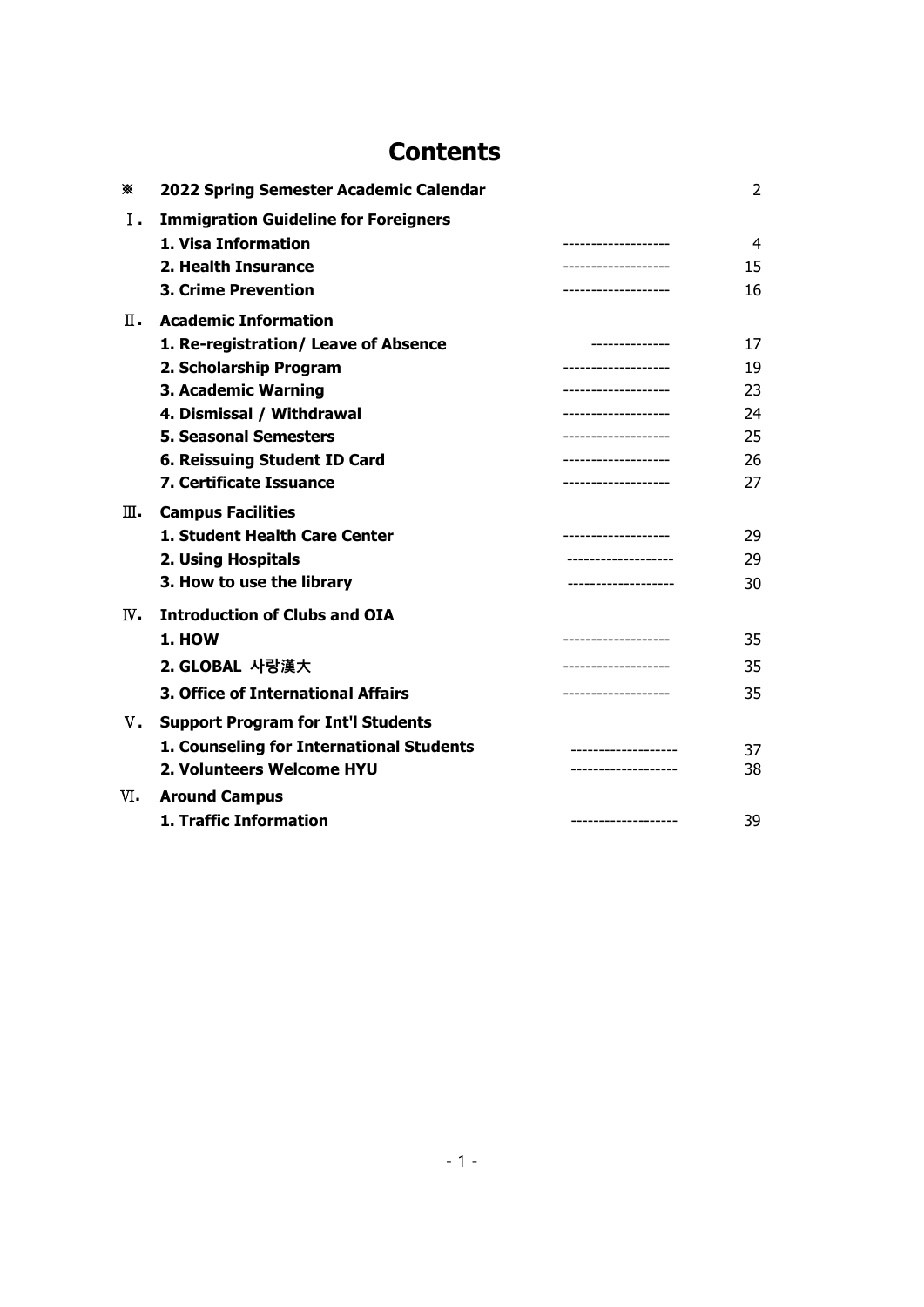## **※ 2022 Spring Semester Academic Calendar**

| <b>Date</b>          | <b>Contents</b>                                          |  |  |
|----------------------|----------------------------------------------------------|--|--|
| 02.24                | <b>Course Registration for Spring Semester 2022</b>      |  |  |
|                      | (Undergraduate school)                                   |  |  |
| 02. $14 \sim 02.18$  | <b>Course Registration for Spring Semester 2022</b>      |  |  |
|                      | (General Graduate School)                                |  |  |
| 03.02                | <b>Beginning of Spring Semester 2022</b>                 |  |  |
| Early. Mar           | Hanyang International Excellence Awards Scholarship      |  |  |
|                      | <b>Application Period</b>                                |  |  |
| 03.07 $\sim$ 03.09   | Final Course Change Period for Spring Semester 2022      |  |  |
|                      | (Graduate & Undergraduate)                               |  |  |
| $05.16 \sim 05.19$   | <b>Course Registration for Summer Semester 2022</b>      |  |  |
| 05.16 $\sim$ 05.20   | Application and Cancelation for Double Major&Minor       |  |  |
| $05.30 \sim 06.29$   | <b>Course Evaluation Period for Spring Semester 2022</b> |  |  |
| 06. $13 \sim 06.29$  | <b>Period for Checking Academic Grade</b>                |  |  |
| 06.21                | The End of Spring Semester 2022                          |  |  |
| 06.22                | Make-up class period                                     |  |  |
| 06.23 $\sim$ 07.13   | <b>Summer Semester 2021</b>                              |  |  |
| 06. 23 $\sim$ 08. 31 | <b>Summer Vacation</b>                                   |  |  |
| Mid. Jul             | <b>Application for Re-registration (Fall 2022)</b>       |  |  |
| <b>Mid. Aug</b>      | Application for Leave of Absence (Fall 2022)             |  |  |
| 08.01 $\sim$ 08.03   | <b>Period for graduation assessment</b>                  |  |  |
| 08. 05 $\sim$ 08. 12 | <b>Undergraduate Course Registration (Fall 2022)</b>     |  |  |
| <b>Early. Sep</b>    | Hanyang International Excellence Awards Scholarship      |  |  |
|                      | <b>Application Period</b>                                |  |  |

**※ Please note that schedule is subject to change**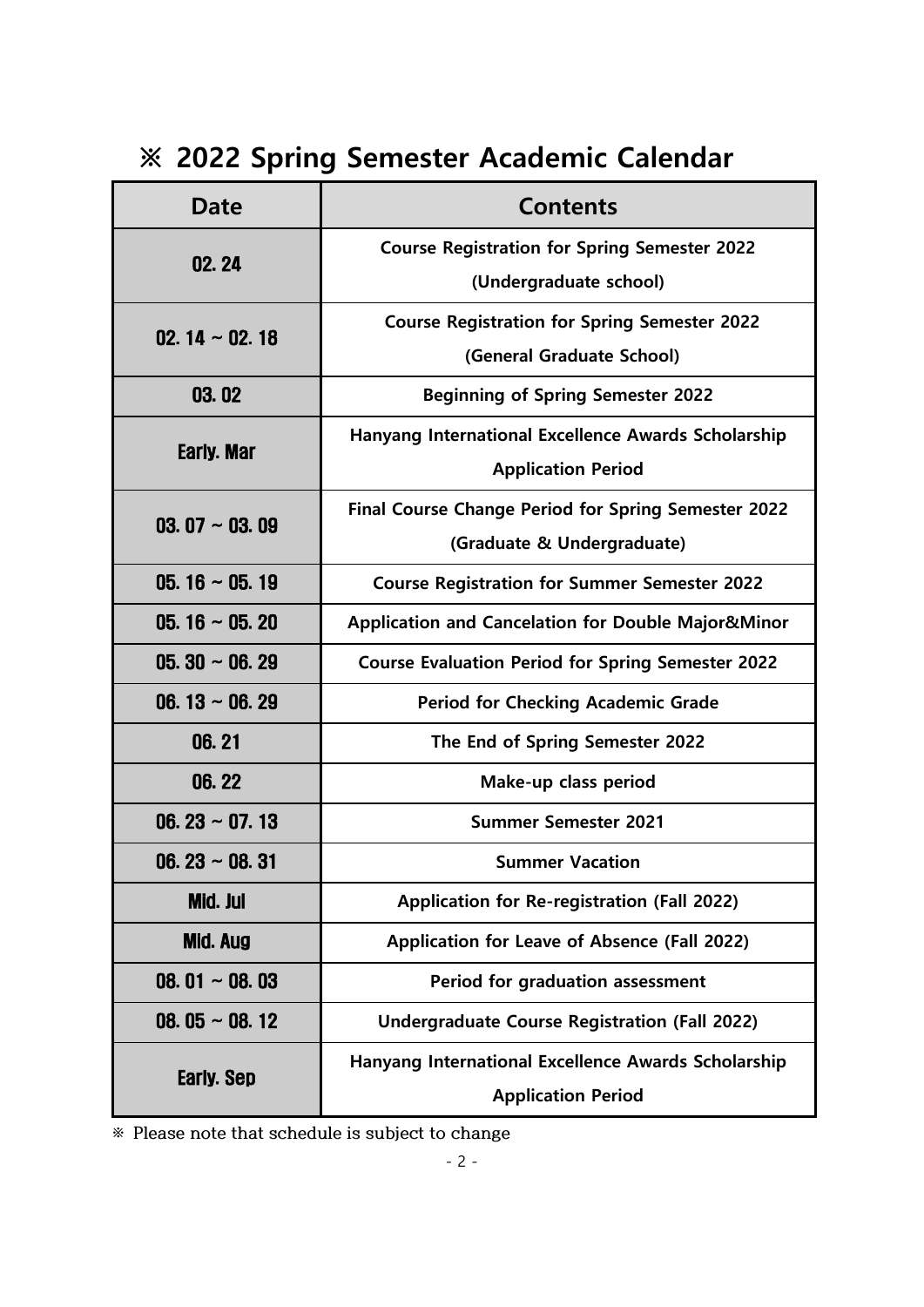## **Ⅰ. Immigration Guidelines for Foreigners**

**★ Important Notice:** Due to the spread of COVID-19, Hanyang University is planning to offer group visa/ARC issuance services. Students wish to apply for the alien registration cards, visa extensions or change of visa type can use this service without visiting the immigration office. **please refer to "Group Visa Issuance Guideline" on our website. ※ Group visa service can be changed or cancelled due to COVID-19.)**

**★ You must make prior reservation before visiting the immigration office! ★**

**<How to make reservation>**

**❏ How to apply for 『Visit Reservation』 on 『Hikorea』 website?**

#### **<Online Visit Reservation Procedure>**

**①Visit Hikorea website[\(www.hikorea.go.kr](file:///C:/Users/Global%20Info%20Center/Downloads/www.hikorea.go.kr)) → ②Sign up/Log in → ③Click reserve visit →④Visit reservation application → ⑤Select the immigration office having jurisdiction over your district → ⑥Check booth category → ⑦Enter visitor's information and select a visiting date and time → ⑧ Apply and print out an online reservation confirmation → ⑨Bring this confirmation when visiting the Immigration Office on your reserved date and time. (the number on your confirmation form will be called out or shown on display as waiting number)**

**※ Work cannot be processed if you visit the immigration office without making a reservation.**

**※ Because the application processing time is limited to 10 minutes please prepare required documents before your visit.**

**❏ How to make an 『E-application』? (without visiting the immigration office)**

- **※ We highly recommend you to make an 『E-application』 service on 『Hikorea』 website, as you can get various benefits by using the online application.**
- ❒ Services Available: Re-entry permit, Changing status of stay for registered foreigners, Extension of stay, Part-time job Change of residence, Change in registration details (passport change)

❒ Benefits: **Quick application processing without visiting the immigration office**

#### **〈E-Application procedure through "HiKorea"〉**

**①Prepare the required documents(scanned version) → ②Visit Hikorea website (www.hikorea.go.kr) → ③Sign up/Log in → ④ Click Petition application-E-application → ⑤File an application → ⑥Check the application name and click e-Application(Clicking on the name of the application will take you to a screen that contains detailed information about that application) → ⑦Enter applicant's information → ⑧Click "apply" button →**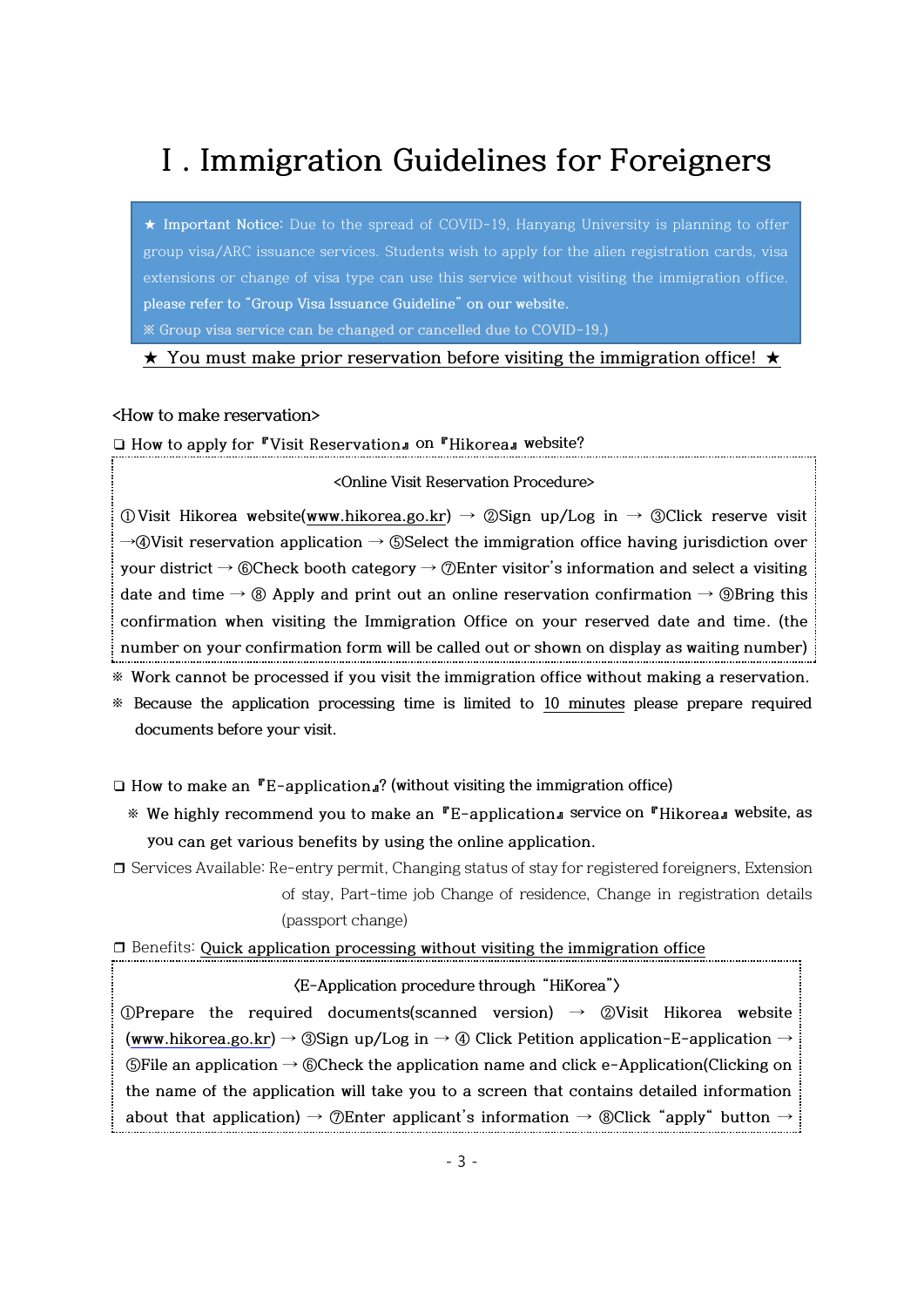**⑨Pay the Service Charge → ⑩Attach the required documents → ⑪ Confirm status of application(My page> Manage e-Application to view the list of applications that you've submitted. Clicking on the application number from the list will bring up a detailed information about that application.)**

### **1. Visa Information**

**Visa related guidelines have been made based on the Visa Issuance and Residency Management Regulations that take effect starting from 2021.03.01.**

#### **1.1 Foreigners Registration**

❏ Those Eligible for Foreigners Registration:

▪Foreigners staying in Korea for over 90 days must go through foreigner registration at the Immigration Office **within 90 days** from the date of their entry into Korea

**※ You may be fined if you don't report your status to immigration office in 90 days after you enter Korea.** 

#### 1) Required Documents:

| Visa Status     | <b>Required Documents</b>                                            |  |  |  |
|-----------------|----------------------------------------------------------------------|--|--|--|
|                 | - Application Form / Passport                                        |  |  |  |
|                 | - 1 Color photo (3.5cm x 4.5cm taken within 6 months)/               |  |  |  |
|                 | Certificate of Enrollment or Receipt of Tuition Payment issued       |  |  |  |
|                 | after entry to Korea or Certificate of Admission                     |  |  |  |
| Study $(D-2)$ , | - Fee: KRW 30,000(Payment through Woori Bank ATM)                    |  |  |  |
|                 | - *Health Check-up Confirmation - Tuberculosis Test Results          |  |  |  |
|                 | (Please refer to the 1.8 Tuberculosis Test Details)                  |  |  |  |
|                 | - Certificate of Residency (Housing Contract or a proof of residence |  |  |  |
|                 | in dormitory)                                                        |  |  |  |

2) Where to Apply : Designated Immigration Office

3) Foreigners registration re-application

- Documents required: Application form, passport, 1 Color photo, fee KRW30,000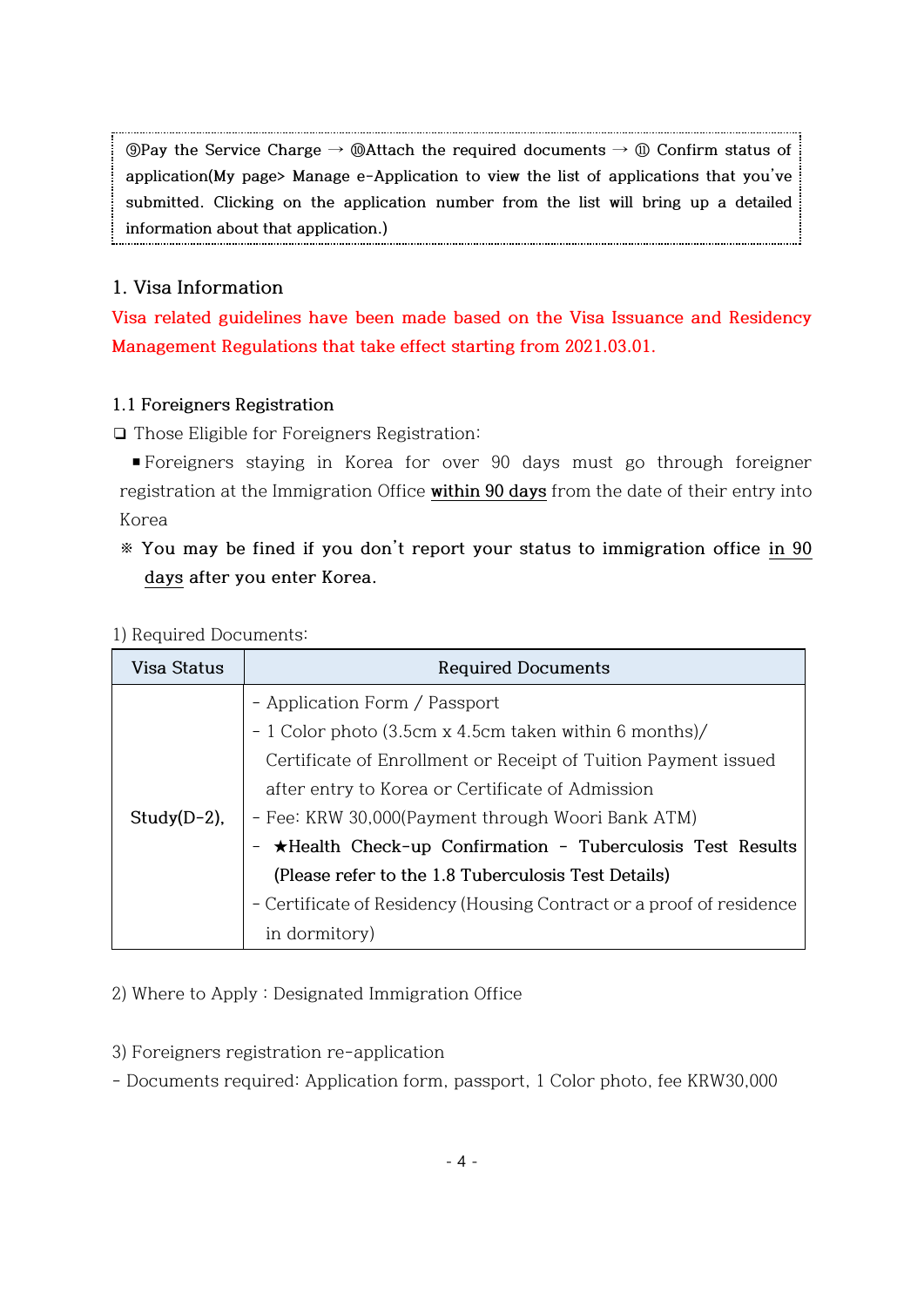#### **1.2 Re-entry Permit**

**★Re-entry Permit system in response to COVID19 (effective from 2020.06.01)★**

- **❍ Eligibility: Registered foreigners seeking re-entry into the Korea after departure from the country**
- **❍ Required documents:**
- **- Persons fully vaccinated against COVID-19: Passport, Foreign Resident Registration Card, NOTES FOR RE-ENTRY AND CONSENT FOR CONFIRMATION, Consent to Submission of COVID-19 PCR negative Certificate for Re-entry, Certificate of Vaccination, No Fees**
- **- General: Passport, Foreign Resident Registration Card, NOTES FOR RE-ENTRY AND CONSENT FOR CONFIRMATION, Consent to Submission of COVID-19 PCR negative Certificate for Re-entry, Letter of Explanation for Re-entry Permit application, Fees of 30,000 KRW**

**❍ Application: E-Application is available until 3 days prior to the departure date [\(www.hikorea.go.kr\)](http://www.hikorea.go.kr/)**

※ Re-entry permit is restricted to those whose passport information has changed, you must declare alien information change before applying for re-entry permit.

### **❍ Required document on re-entry date**:

PCR negative test result report issued within 48 hours of the departure date (Reentry NOT allowed for those without the PCR certificate)

### **❍ Precautions:**

**Foreign resident registration (status and period of stay) shall be cancelled when leaving Korea without receiving a Re-entry permit.**

**- Re-entry permit period can be extended in embassies abroad (extendable up to 1year and 3month from the date of exit)**

**The regulation may change depending on COVID-19 status, so please refer to [www.hikorea.go.kr](http://www.hikorea.go.kr/) for more information.**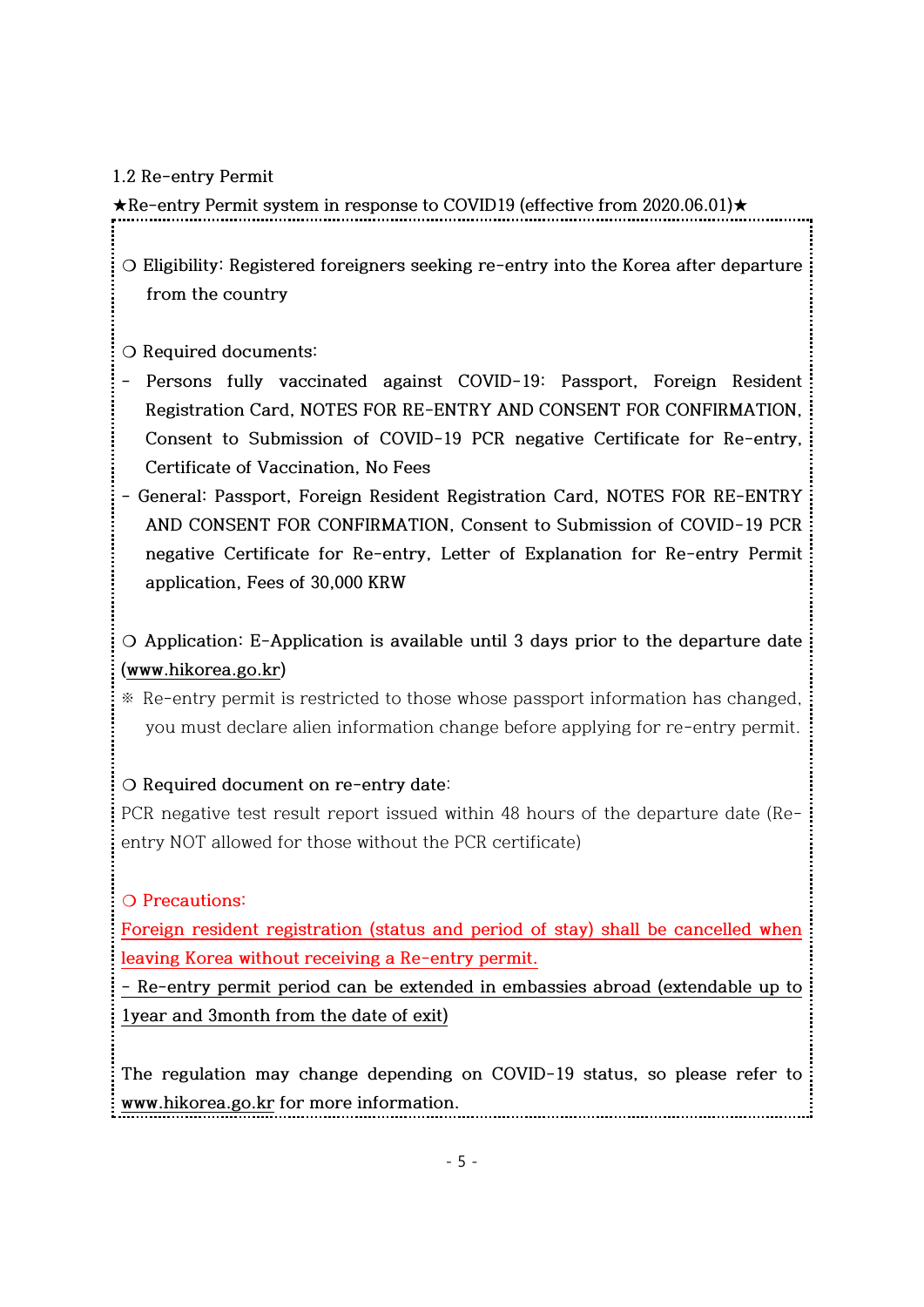#### **1.3 Declaration of Residence Information Change**

If a registered foreigner changes one's residence, one should declare the change **within 15 days from the date of the transfer.**

## **※ You may be fined for omission of declaration within 15 days after residence information change**

※ Required Documents: Application, Passport, Alien Registration Card, proof of residence in dormitory (issued by university) or House rent contract (only for offcampus)

※ Application: community center of new residence, designated immigration office, online application(www.hikorea.go.kr)

#### **1.4 Declaration of Alien Information Change**

If a registered foreigner has to change his/her personal information below, one should declare the information by visiting designated immigration offices near his/her new residence or apply online at immigration website **within 15 days**.

## **※ You may be fined if you don't report your status to immigration office in 15 days after you change your alien information.**

- Name, gender, birthdate and nationality

- Passport number, issuing date and validity date change
- Change of organization/school (including the change of its name)
- ※ Required Documents: Application, Passport, Alien Registration Card, documents to prove changes in name etcs(to those that apply), Certificate of Enrollment and Certificate of dismissal for the previous school(to those that apply), document to prove the need to change university for equivalent degree)
- ※ Application: designated immigration office, online application(www.hikorea.go.kr)

#### **1.5 Visa Extension**

❏ Extension of stay can be applied at the designated immigration office 4 months before the expiration date of the applicant's current status of stay. Students who violated the purpose of stay may be restricted for visa extension.

❏ When extending a D-2 Visa to that of a higher tier (Ex. D-2-2 -> D-2-3 etc,) please prepare the documents listed in "1.7 Changing Visa". Fees will follow the fee of visa extension (KRW 60,000)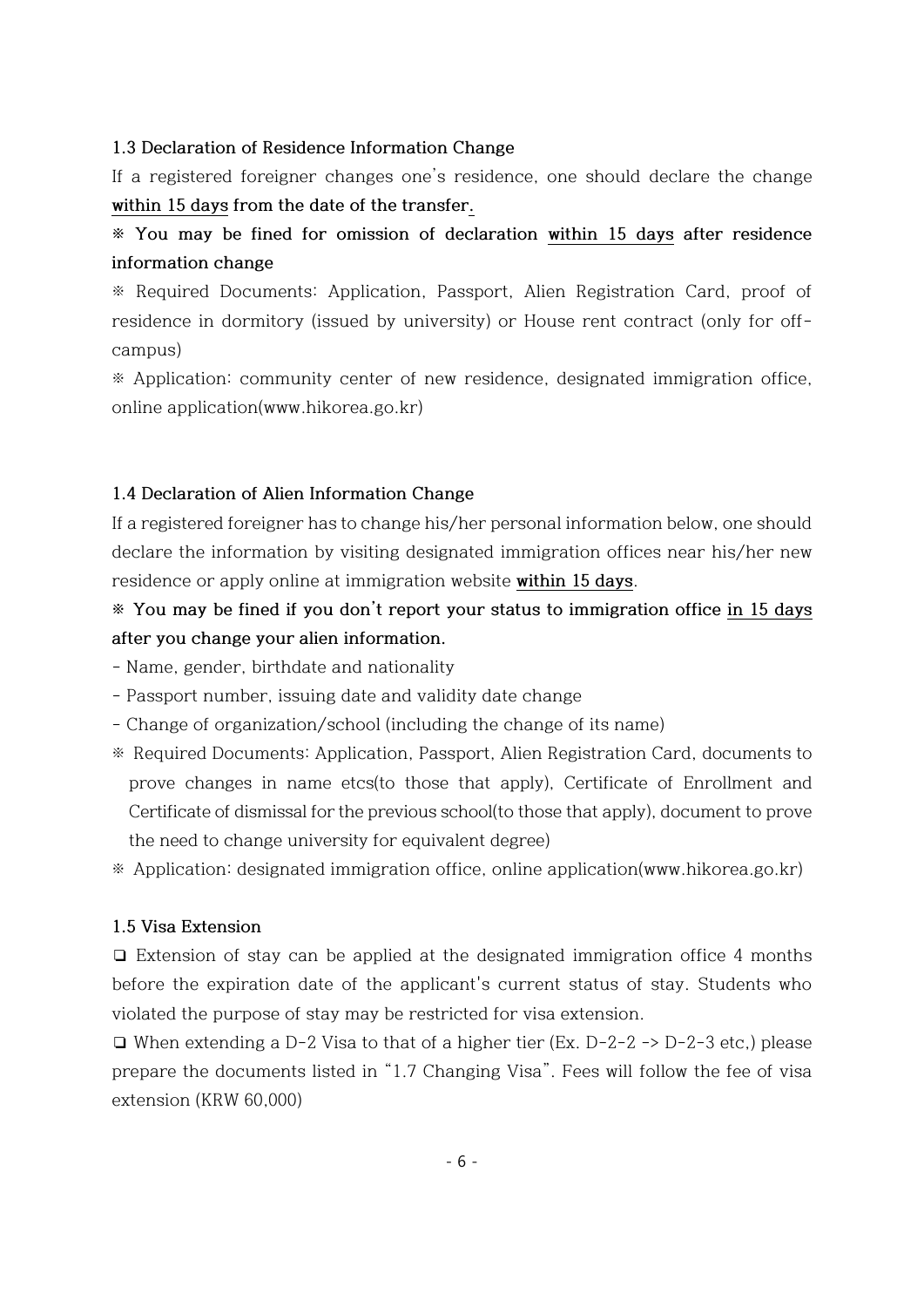1)For Study(D-2) Visa holders

| <b>Required Documents</b> |                                                                                                                 |  |  |  |
|---------------------------|-----------------------------------------------------------------------------------------------------------------|--|--|--|
|                           | $\bigcirc$ General<br>- Application Form/ Passport / Foreign Resident Registration Card<br>$-$ Fee : KRW 60,000 |  |  |  |
|                           | Certificate to prove enrollment/research<br>(1)                                                                 |  |  |  |
|                           | (Certificate of Enrollment, Researcher Certificate)                                                             |  |  |  |
|                           | Transcript<br>(2)                                                                                               |  |  |  |
| Study                     | $\circled{3}$ Bank Statement exempted (but is required for students with grade $C(2.0)$ )                       |  |  |  |
| $(D-2)$                   | or below)                                                                                                       |  |  |  |
| Visa                      | Students with GPA below C/ Study Extension Students/ Research<br>⋇                                              |  |  |  |
|                           | Registration Students have to submit bank statement (USD 10,000 /                                               |  |  |  |
|                           | KRW 12,000,000 / RMB 67,500)                                                                                    |  |  |  |
|                           | 4 <b>*</b> Health Check-up Confirmation-Tuberculosis Test Results (Please refer                                 |  |  |  |
|                           | to the 1.8 Tuberculosis Test Details)                                                                           |  |  |  |
|                           | When in need of Re-issuance of Foreign Resdient Registration Card,<br>✕                                         |  |  |  |
|                           | please refer to the needed documents listed in "1.1 Foreign Resident"                                           |  |  |  |
|                           | Registration - Required Documents".                                                                             |  |  |  |

- 2) Extension of stay for study abroad students
- Maximum period of stay: Undergraduate (Bachelor)- Up to 6 years after admission, Graduate (Masters)- Up to 5 years after admission, Graduate (Ph.D)- Up to 8 years after admission.
- Please request below form from your department administration team and fill it out. Then confirm with your academic advisor and the person in charge at OIA .

|                    | Extension for studies due to insufficient credits                                   |
|--------------------|-------------------------------------------------------------------------------------|
| Undergraduate      | <visa confirmation="" extension=""></visa>                                          |
| Graduate           | 1) Visa extension due to thesis                                                     |
| $(M.A$ and $Ph.D)$ | <confirmation a="" form="" on="" schedule="" student's="" thesis=""></confirmation> |
|                    | 2) Certificate of Course Completion                                                 |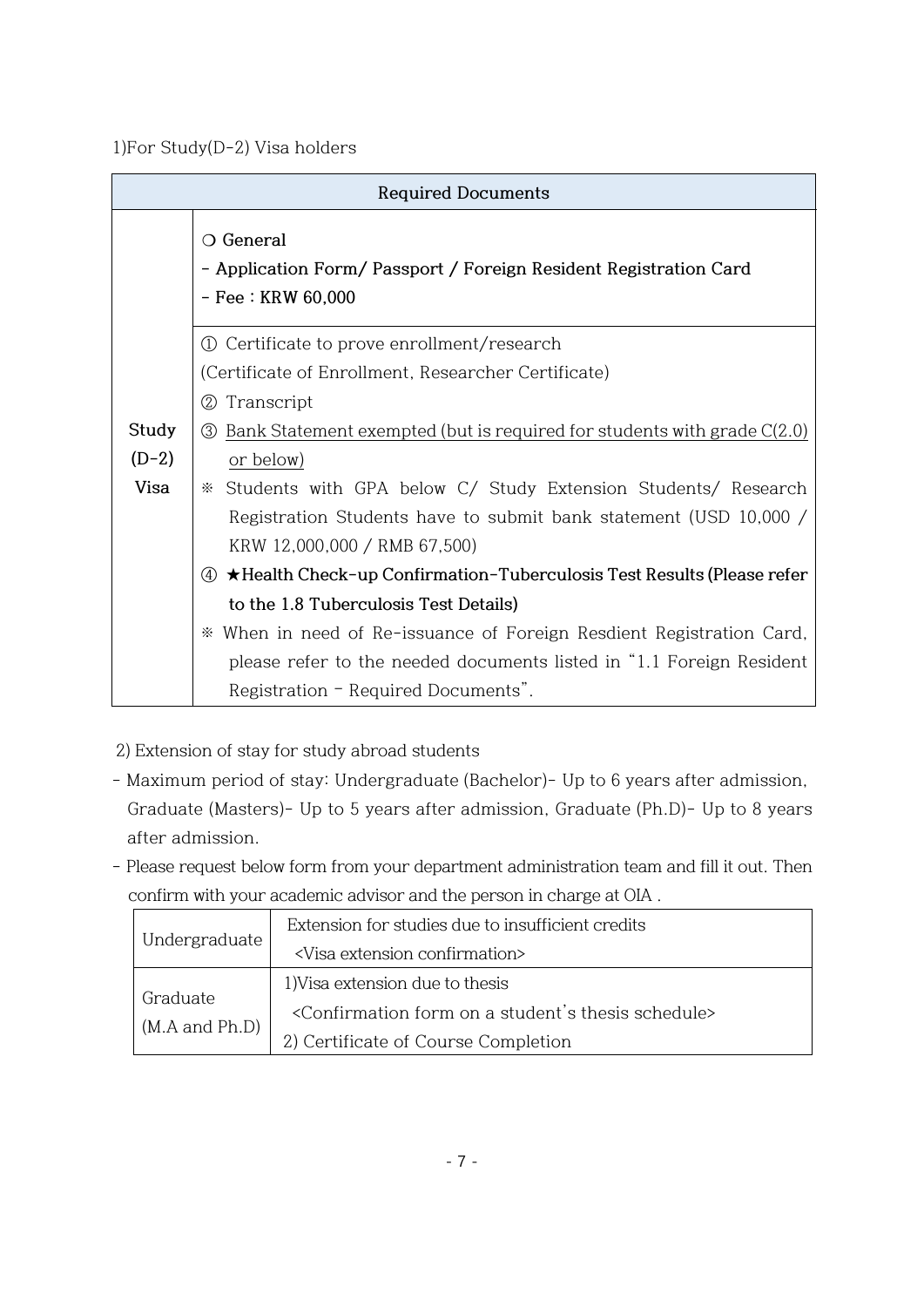### **1.6 Part-time Job**

**Students must report the part-time employment to the Immigration Office before beginning work.**

| Category         | Contents                                                                                                                                                                                                                                                                                                                                                                                                                                                                                                                                                                                                                                                                                                                                                                                                                          |
|------------------|-----------------------------------------------------------------------------------------------------------------------------------------------------------------------------------------------------------------------------------------------------------------------------------------------------------------------------------------------------------------------------------------------------------------------------------------------------------------------------------------------------------------------------------------------------------------------------------------------------------------------------------------------------------------------------------------------------------------------------------------------------------------------------------------------------------------------------------|
| 1. Ground Rules  | - Students with D-2 visa are prohibited from engaging in any profit-<br>making activities unless they have reported to the immigration office<br>in advance.<br>- In general, part-time jobs is limited to activities commonly done by<br>students (such as low-skilled labor). Further, part-time in specialized<br>fields such as construction and manufacturing is prohibited. If you are<br>caught working part-time without reporting to the Immigration Office,<br>you will be fined at least KRW1,000,000 to KRW 20,000,000 or be<br>deported.                                                                                                                                                                                                                                                                             |
| 2.Qualifications | [D-2 visa holders who meet all the requirements listed below]<br>$\odot$ GPA: GPA over C (2.0) in the previous semester $*$ on the date of<br>application<br>2 Korean Language Ability<br>- Undergrad-freshman, sophomore: TOPIK level 3 or above.<br>- Undergrad-Junior, senior and Graduate school:<br>TOPIK level 4 or above.<br>* English track students, regardless of school year, with a valid<br>English Proficiency Score of below can work the same hours as<br>Korean Proficiency Level students:<br>TOEFL 530 (CBT 197, IBT 71), IELTS 5.5, CEFRB2, TEPS 600 or above<br>*Students from English-speaking countries are not required to<br>provide proof of English ability.<br>* If the language requirement is not met, the working hours are<br>limited up to: undergraduates 10 hours, graduate students 15 hours. |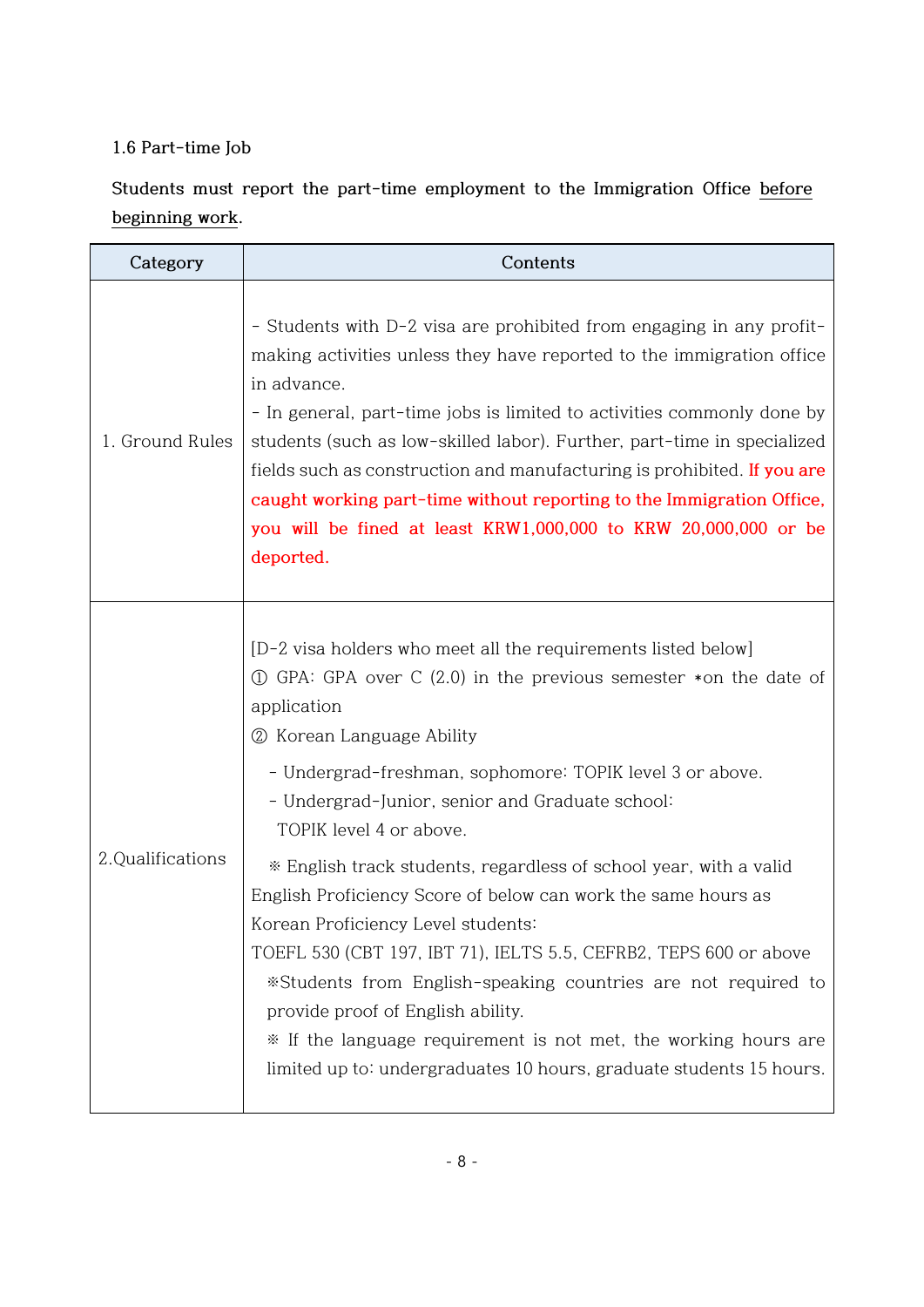| Category                  | Contents                                                                                                                                                                                                                                                                                                                                                                                                                                                                                                                                                                                                                                                                                   |  |  |  |
|---------------------------|--------------------------------------------------------------------------------------------------------------------------------------------------------------------------------------------------------------------------------------------------------------------------------------------------------------------------------------------------------------------------------------------------------------------------------------------------------------------------------------------------------------------------------------------------------------------------------------------------------------------------------------------------------------------------------------------|--|--|--|
|                           | 1 International students who fall under the following categories are<br>restricted from working part-time.                                                                                                                                                                                                                                                                                                                                                                                                                                                                                                                                                                                 |  |  |  |
|                           | - Students with poor academic performance: Students with poor<br>academic performance: Those who, based on attendance and GPA,<br>are judged to have a difficult time working and studying at the same<br>time.<br>- Students who do not meet the required Korean proficiency<br>standard: Those who do not meet the minimum Korean proficiency<br>standard requirements and the minimum academic requirements.<br>- Students who received special permission to extend their stay due<br>to thesis preparation, etc.: Those who finished the course but did not<br>complete the graduation requirements and are staying with<br>additional/exceptional permission to write a thesis, etc. |  |  |  |
| 3. Permit<br>Restrictions | * Students who have completed the master's/doctoral program and<br>are working on their thesis are eligible. However, it will be denied if the<br>student is unable to graduate due to poor grades or a lack of<br>attendance.<br>If the student is granted permission for the exceptional case<br>mentioned above, working hours will be limited to 30 hours per week.<br>Additionally, unlimited working hours during holidays and vacation<br>periods are not permitted.<br>- Researcher course (D-2-5) visa holder<br>- Students who have not obtained a part-time work permit or who<br>have a history of violating the permit's terms.                                               |  |  |  |
|                           | 2 Restricted types of part-time job<br>- Students who did not directly sign their employment contracts with<br>their employers: Employers and contractors must match, and dispatch<br>work is restricted.                                                                                                                                                                                                                                                                                                                                                                                                                                                                                  |  |  |  |
|                           | - Long-distance workers: Based on residence and university<br>location, the maximum travel time is 1 hour and 30 minutes in the<br>metropolitan area and 1 hour in the suburbs.                                                                                                                                                                                                                                                                                                                                                                                                                                                                                                            |  |  |  |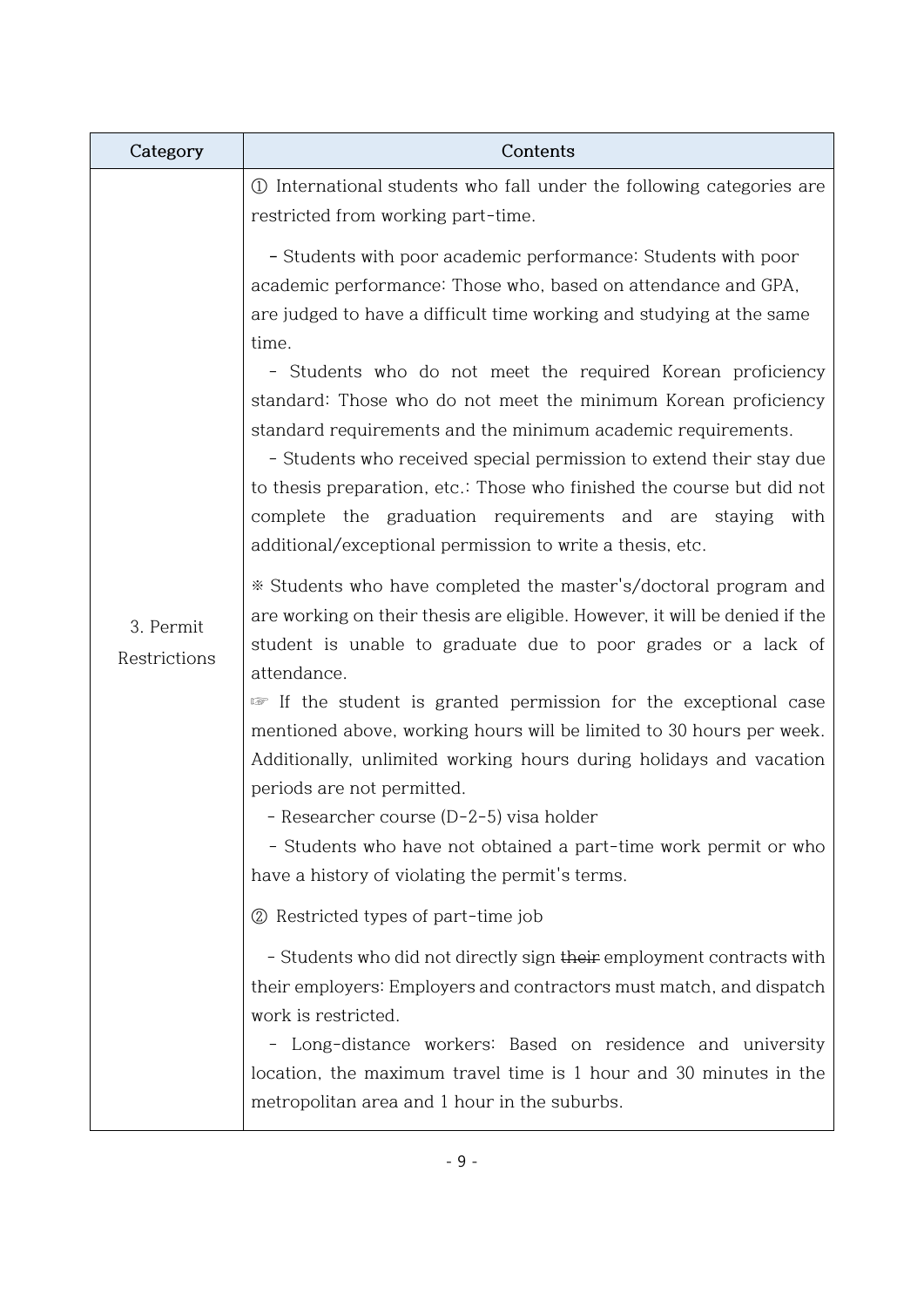| Category                 | Contents                                                                                                                                                                                                                                                                                                                                                                                                                                                                                                                                                                                                                                                                                                                                                                             |                                                                                                                                                                                                                                                   |                    |                      |                     |                           |                                                                                                                             |
|--------------------------|--------------------------------------------------------------------------------------------------------------------------------------------------------------------------------------------------------------------------------------------------------------------------------------------------------------------------------------------------------------------------------------------------------------------------------------------------------------------------------------------------------------------------------------------------------------------------------------------------------------------------------------------------------------------------------------------------------------------------------------------------------------------------------------|---------------------------------------------------------------------------------------------------------------------------------------------------------------------------------------------------------------------------------------------------|--------------------|----------------------|---------------------|---------------------------|-----------------------------------------------------------------------------------------------------------------------------|
|                          | <b>Type</b>                                                                                                                                                                                                                                                                                                                                                                                                                                                                                                                                                                                                                                                                                                                                                                          |                                                                                                                                                                                                                                                   | Korean             |                      | Application<br>Time | <b>Allowed work hours</b> |                                                                                                                             |
|                          |                                                                                                                                                                                                                                                                                                                                                                                                                                                                                                                                                                                                                                                                                                                                                                                      | Grade                                                                                                                                                                                                                                             |                    | Proficiency<br>Level |                     | Weekdays                  | Weekends,<br>vacations                                                                                                      |
|                          |                                                                                                                                                                                                                                                                                                                                                                                                                                                                                                                                                                                                                                                                                                                                                                                      | Freshman &<br>Sophomore                                                                                                                                                                                                                           |                    | unmet                | No limits           |                           | 10 hours                                                                                                                    |
| 4. Allowed               | Under                                                                                                                                                                                                                                                                                                                                                                                                                                                                                                                                                                                                                                                                                                                                                                                |                                                                                                                                                                                                                                                   | level <sub>3</sub> | met                  | No limits           | 25hours                   | No limits                                                                                                                   |
| Hours                    | graduates                                                                                                                                                                                                                                                                                                                                                                                                                                                                                                                                                                                                                                                                                                                                                                            | Junior &                                                                                                                                                                                                                                          | level4             | unmet                | No limits           |                           | 10hours                                                                                                                     |
|                          |                                                                                                                                                                                                                                                                                                                                                                                                                                                                                                                                                                                                                                                                                                                                                                                      | Senior                                                                                                                                                                                                                                            |                    | met                  | No limits           | 25hours                   | No limits                                                                                                                   |
|                          | Graduate                                                                                                                                                                                                                                                                                                                                                                                                                                                                                                                                                                                                                                                                                                                                                                             |                                                                                                                                                                                                                                                   | level4             | unmet                | No limits           |                           | 15hours                                                                                                                     |
|                          | Students                                                                                                                                                                                                                                                                                                                                                                                                                                                                                                                                                                                                                                                                                                                                                                             |                                                                                                                                                                                                                                                   |                    | met                  | No limits           | 35hours                   | No limits                                                                                                                   |
| 5. Allowed<br>Periods    |                                                                                                                                                                                                                                                                                                                                                                                                                                                                                                                                                                                                                                                                                                                                                                                      | - Limited to 1 year within stay, and 2 workplaces at once                                                                                                                                                                                         |                    |                      |                     |                           |                                                                                                                             |
| 6. Required<br>Documents | Part-time Job of Foreign Student Confirmation Form (signed by the<br>$\textcircled{1}$<br>staff of the Office of International Affairs)<br>Passport/Residence card and Integrated Application Form<br>2<br>Transcript<br>$\circledS$<br>A copy of Standard Employment Contract (Working period and<br>$\circled{4}$<br>hours, hourly wage, and job duty must be stated specifically)<br>A copy of Business Registration of the workplace<br>$\circledS$<br>Official TOPIK or English test score report (Only for holders)<br>$^{\circledR}$<br>Compliance with Part-Time Job Requirements Confirmation Form<br>$^\circledR$<br>and a copy of the employer's identification card (if the workplace<br>falls under construction/manufacturing industry with other type<br>of business) |                                                                                                                                                                                                                                                   |                    |                      |                     |                           |                                                                                                                             |
| 7. How to Report         | $\textcircled{\scriptsize{1}}$<br>reservation<br>(2)                                                                                                                                                                                                                                                                                                                                                                                                                                                                                                                                                                                                                                                                                                                                 | - Way to make reservation<br>: http://www.hikorea.go.kr -> Petition Application -> Reserve Visit<br>-> Visit Reservation Application (Member)<br>Online Application: Fill out an e-application online by uploading scanned<br>required documents. |                    |                      |                     |                           | Visit the Immigration Office in person: Prepare necessary<br>documents, then visit the Office in person after making online |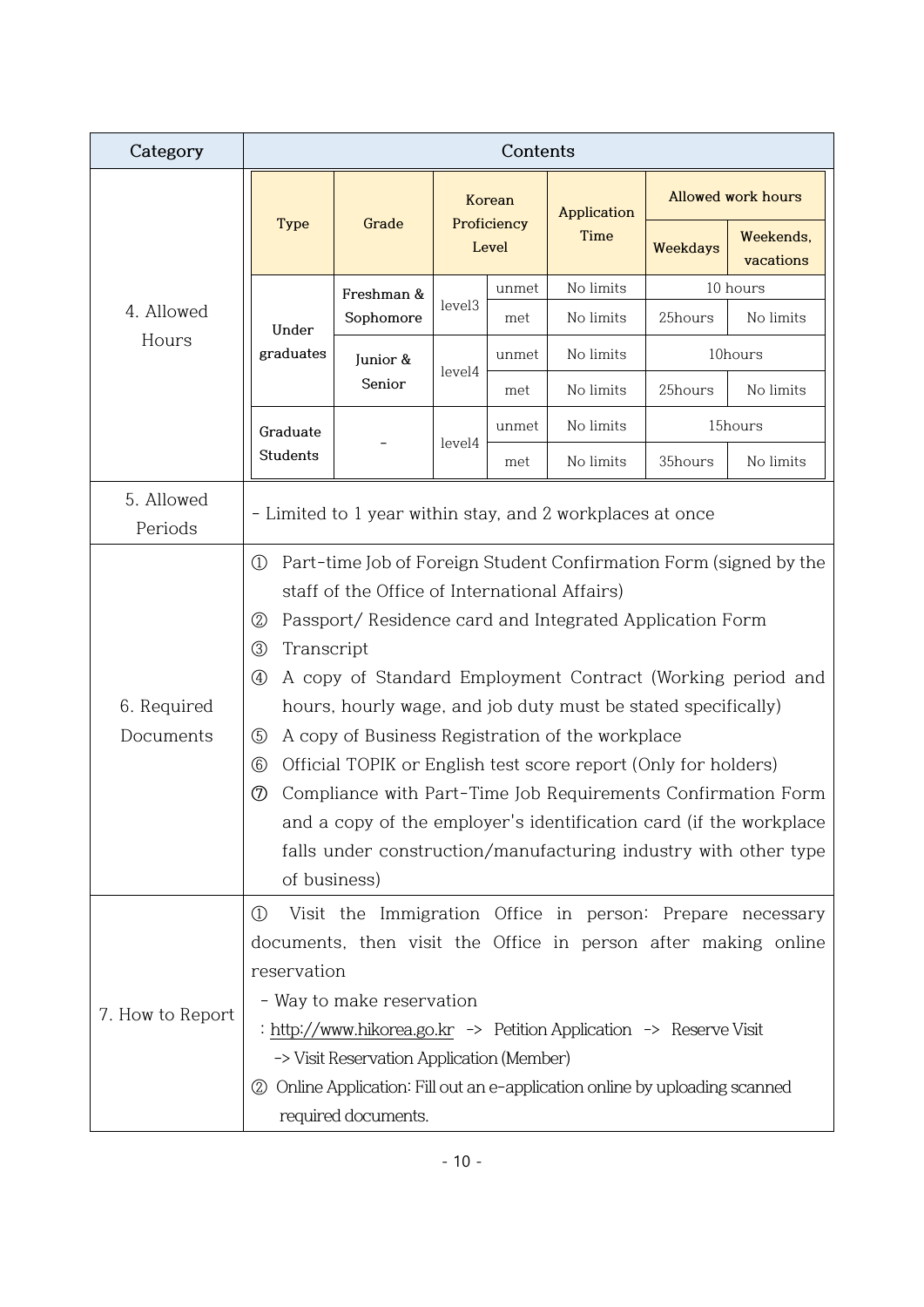| Category         | Contents                                                                               |
|------------------|----------------------------------------------------------------------------------------|
|                  | - Way to apply online                                                                  |
|                  | : http://www.hikorea.go.kr -> e-Application -> Permission for Part Time Work           |
|                  | of International Students (D-2) and Language Trainees (D-4)                            |
|                  | - The student must report the change in workplace within 15 days of                    |
|                  | occurrence by visiting the Immigration Office                                          |
| 8. Changes in    | - Restricted applicants: Students with GPA lower than C (2.0), or                      |
| Workplace        | attendance rate lower than 70% Or those who did not report the                         |
|                  | workplace and work hours honestly, or who did not report previous                      |
|                  | changes in the workplace.                                                              |
|                  | 1) (Within the affiliated university) where a student receives a stipend               |
|                  | from the university or the industry-university cooperation foundation,                 |
|                  | - Participation in research/internships related to academic studies:                   |
|                  | exempt from applying for a part-time job permit. However,                              |
|                  | recruitment-purpose transition internships is not allowed prior to                     |
|                  | graduation.                                                                            |
|                  | - Participation in research/internships unrelated to academic studies:                 |
|                  | application for a part-time job permit is required.                                    |
|                  | * Academic linkage is evaluated after a confirmation letter from an                    |
|                  | academic advisor and a recommendation letter from a dean or higher                     |
| 9. Part-time Job | are submitted.                                                                         |
| Special Permit   | 2 (Outside of the affiliated university) where a student receives a                    |
| (Internship,     | stipend from an institution outside the university,                                    |
|                  | Research Project) - Participation in research/internships related to academic studies: |
|                  | application for a part-time job permit is required.                                    |
|                  | Participation in research/internships irrelevant unrelated to                          |
|                  | academic studies: Permit for participating in activities not outlined by               |
|                  | the current status of stay is required.                                                |
|                  | * Academic linkage is evaluated after a confirmation letter from an                    |
|                  | academic advisor and a recommendation letter from a dean or higher                     |
|                  | are submitted.                                                                         |
|                  | <b>3</b> Profitable research activities/internships in government-funded               |
|                  | research institutes in the field of natural sciences, regardless of                    |
|                  | academic affiliation, do not qualify as a permitted part-time job.                     |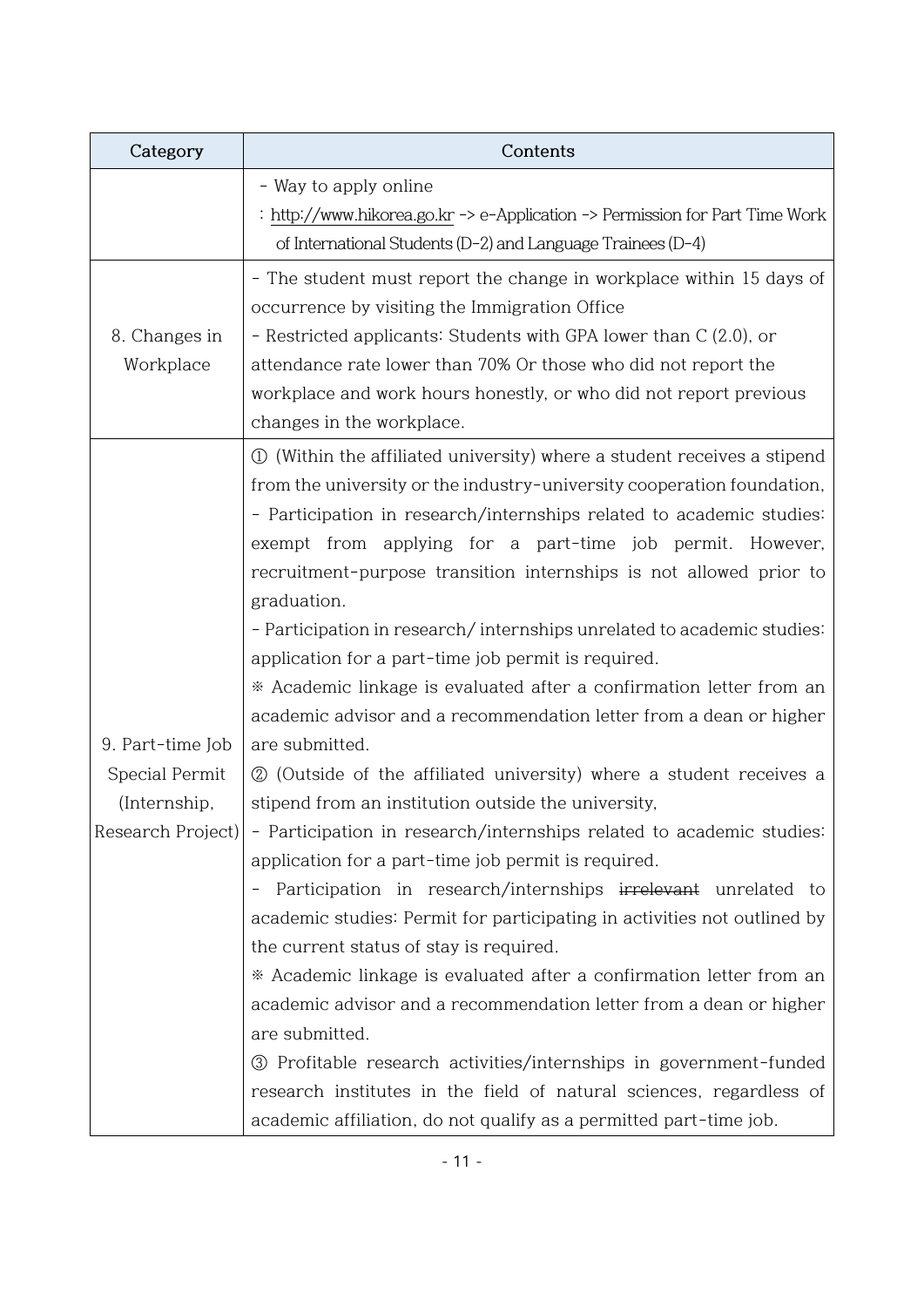| Category   | Contents                                                                                   |  |  |  |
|------------|--------------------------------------------------------------------------------------------|--|--|--|
|            | - Working as an academic assistant, teaching assistant, librarian or                       |  |  |  |
|            | and receives work-study scholarship in Hanyang university.                                 |  |  |  |
|            | 10. Exceptions for - Participates in an event, or makes a brief appearance on a television |  |  |  |
| Permission | show or in a film (for one-off or non-continuous occasions)                                |  |  |  |
|            | * If you need any help on applying the permit, please contact Office of                    |  |  |  |
|            | International Affairs (02-2220-2845) or contact 1345.                                      |  |  |  |

## **1.7 Changing Visa**

1) From other visa status to Study(D-2) Visa

- long term visa holders: D1~F4(except for D3, E9, E10, G1)
- short term visa holders: C38 / holders of C31, C34, B1, B2 visa who are not from the countries below

| Designated countries<br>by ministry of justice | Ghana, Nigeria, Nepal, Myanmar, Bangladesh, Vietnam, Mongolia, Sri Lanka, Uzbekistan, Ukraine,<br>Iran, Egypt, India, Indonesia, China, Kazakhstan, Kyrgyzstan, Thailand, Pakistan, Peru, the Philippines |
|------------------------------------------------|-----------------------------------------------------------------------------------------------------------------------------------------------------------------------------------------------------------|
| Countries of special<br>management             | Guinea, Mali, Ethiopia, Uganda, Cameroon                                                                                                                                                                  |
|                                                |                                                                                                                                                                                                           |

### **Required Documents**

**❍ General**

- **- Application / Alien Registration Card / Passport / 1 Color photo (3.5cm x 4.5cm taken within 6 months) /**
- **- Enrollment or research registration certificate or proof of tuition payment**
- **- Fee : KRW 100,000**
- **- Standard Certificate of Admission**
- **- ★Health Check-Up Confirmation - Tuberculosis Test Results (Please refer to the 1.8 Tuberculosis Test Details)**
- ※ When changing from D-4 -> D-2, Transcript(Attendance / Enrollment) Certificate from language institute is required.

 Vietnamese and Uzbek students are required 10,000USD Bank balance certificate (balance must be valid for 3month) [effective from 21.10.08]

※ When in need of Re-Issuing the Alien Registration Card, please prepare the required documents listed in "1.1 Alien Registration".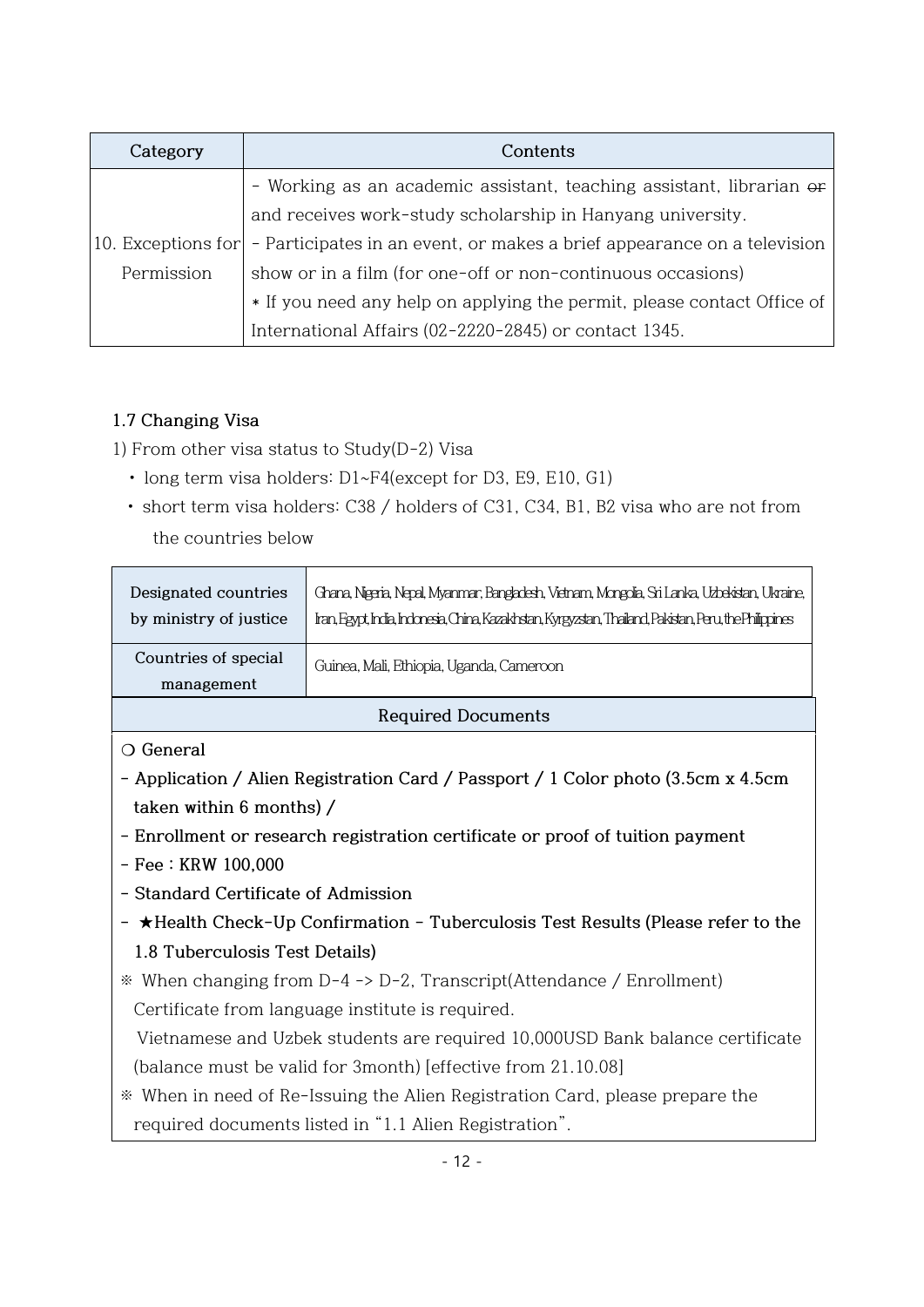- 2) From Study(D-2) Visa to Job Seeking(D-10) Visa
	- Activities allowed : (Job seeking activities) Includes engaging in job seeking activities or on-the-job paid training(including short-term paid internship) at a Korean company or institution
	- Eligible Individuals : one with **bachelor's degree(associate degree if from Korea) or higher** who plans to seek for job in a field qualified for E1~E7 visa
	- Maximum Length of Stay : up to 6 months
	- Maximum Length of D-10 Visa : 2 years [must possess bachelor's degree or higher]
	- Required Documents : Application, Passport, Alien Registration Card, Proof of education(Degree from Korea (degree certificate)/ Degree from abroad(degree certificate or (Expected)Graduation certificate), Full Transcript, Job-Seeking Action Plan, Application Fee of KRW130,000(foreign resident registration and visa changing fee)
		- \* Application form and Job-Seeking Action Plan is available on the Immigration Office Website (QUICK MENU – Form)

#### **1.8 Details of TB(Tuberculosis) Test**

- **❍ Eligibility:**
- **- Citizens of the countries listed below, who do not have experience submitting a Tuberculosis Test Result Form due to reasons such as application of Alien Registration Card, Issuance of Long-Term Residence Visa to a foreign embassy or Immigration Office.**
- **❍ Students from these 35 countries:** ① Cambodia ➁ Myanmar ➂ Philippines ➃ Pakistan ⑤ Bangladesh ⑥ Mongolia ⑦ Indonesia ⑧ India ⑨ Nepal ⑩ Vietnam ⑪ Thailand ⑫ Russia ⑬ Malaysia ⑭ Uzbekistan ⑮ China ⑯ Sri ⑰ Timor ⑱ Kyrgyzstan **⑨ Laos @ Nigeria @ South Africa @ Belarus @ Mozambique @** Moldova Republic ㉕Azerbaijan ㉖Angola ㉗Ethiopia ㉘Ukraine ㉙Zimbabwe ㉚ Kazakhstan ㉛Democratic Republic of the Congo ㉜Kenya ㉝ Papua New Guinea ㉞Tajikistan ㉟ Peru

#### **❍ Locations for Test**

- **- Institutions assigned by the Ministry of Justice for TB(Tuberculosis) Tests :**
	- Korea Association of Health Promotion **[\(http://www.kahp.or.kr/\)](http://www.kahp.or.kr/)**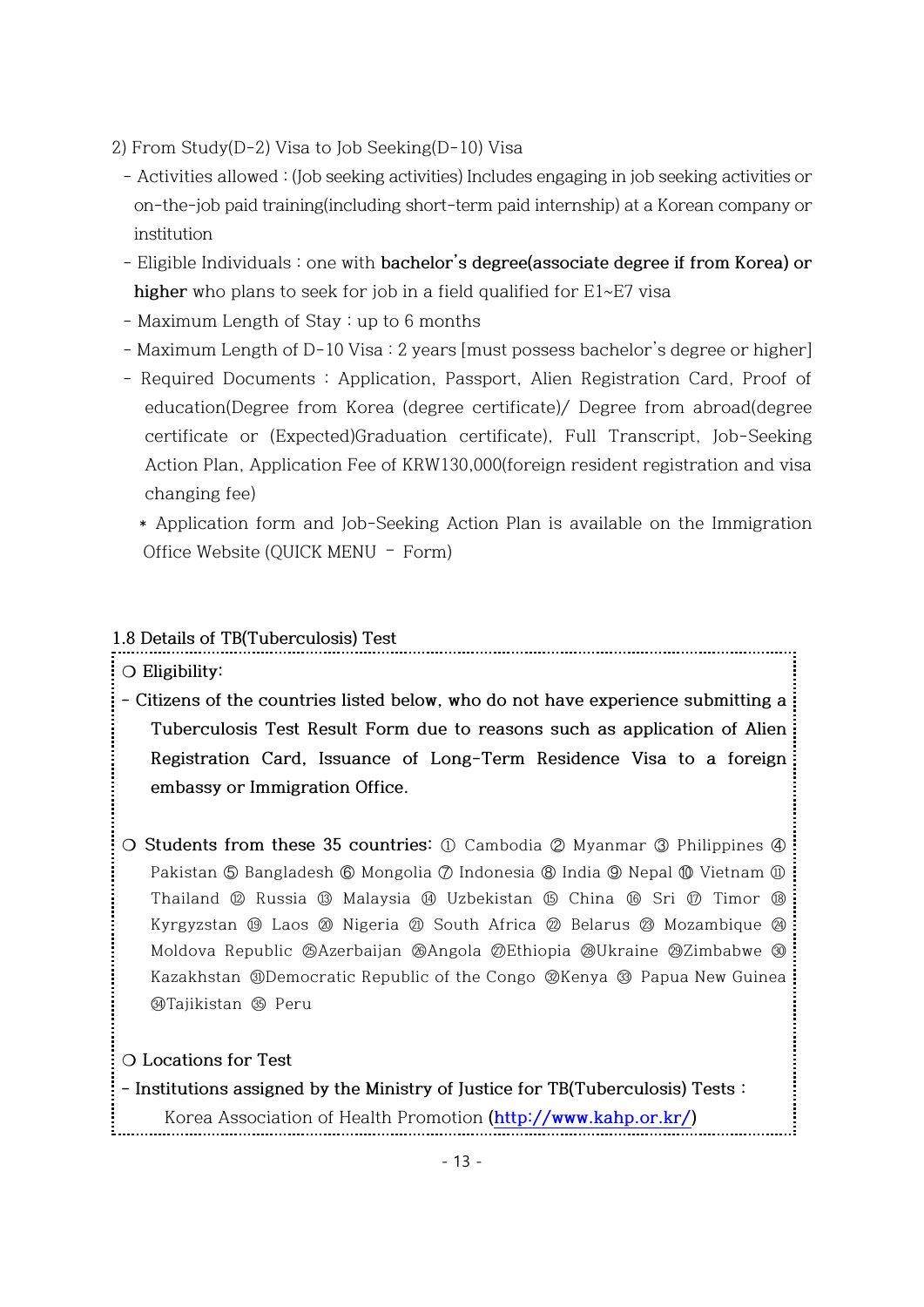**❍ Required documents** -**For Alien Registration:** Passport, Fee KRW 7,000 **❍ Notes -** TB test result from for dormitory appliance cannot be used for alien registration application purpose

- TB test is effective only for 3 months since the test result issuance

### **1.9 How to visit Seoul Immigration Office**

- 1) Contact No : 1345 (Korean, English, Chinese, Japanese available)
- 2) Website : [http://seoul.immigration.go.kr](http://seoul.immigration.go.kr/) or http://www.hikorea.go.kr
- 3) Business Hour: 09:00 18:00 (Lunch: 12:00 13:00)

#### 4) Location

| Location | 7th floor Grey building, nearby the Yangchun District Office and |
|----------|------------------------------------------------------------------|
|          | Mokdong APT. 8th & 14th complex                                  |
| Bus $#$  | 5012, 6619, 6624, 6640, 6620, 517번                               |
| Subway   | 10 minutes walk from exit No. 7 at Omok-kyo station(line no. 5)  |

## 5) Direction

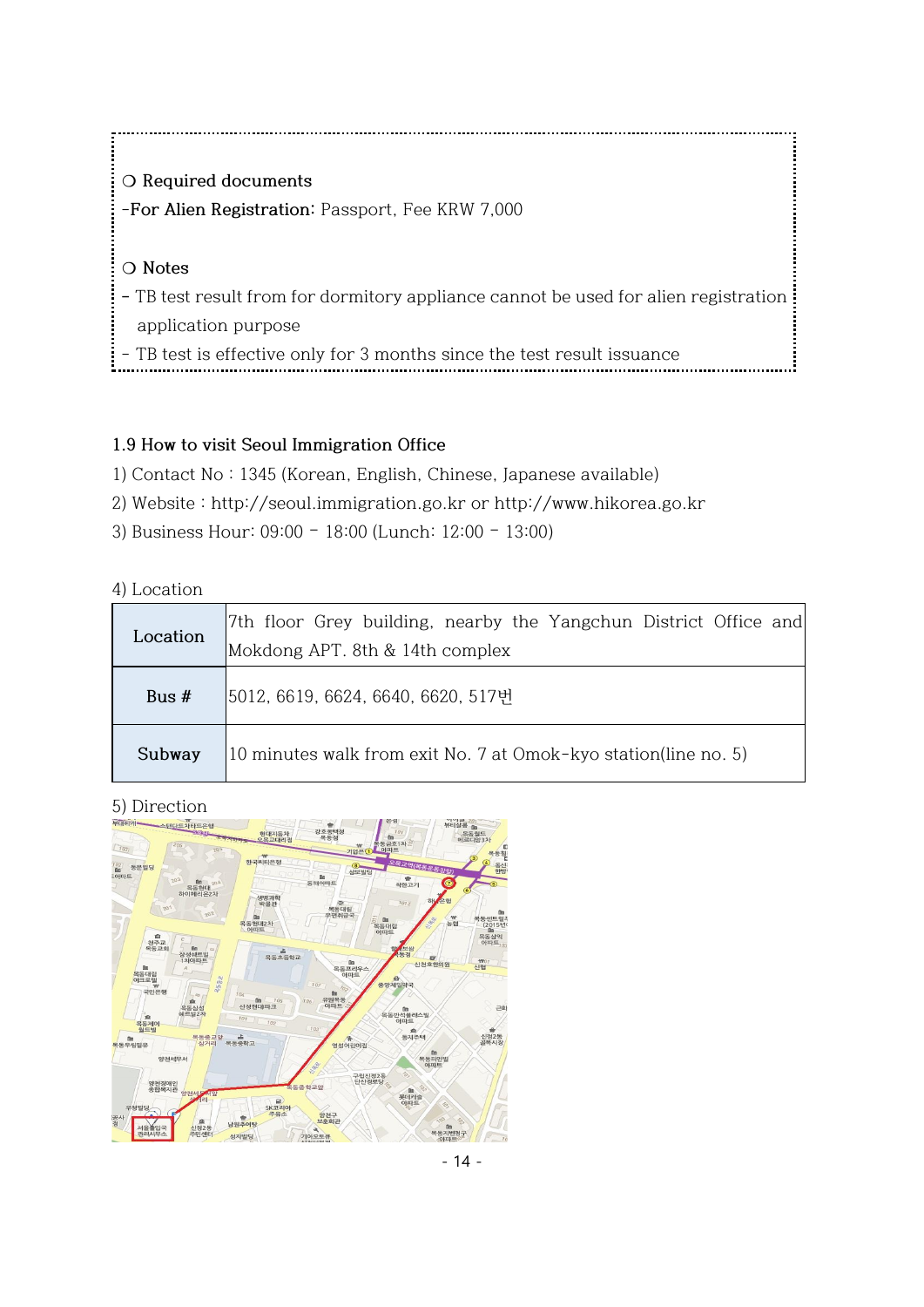※ For more information :

- Undergraduate new student: adminugrd@hanyang.ac.
- Graduate new student: admingrad@hanyang.ac.kr
- Undergrad and Graduate Existing students: oiasupport@hanyang.ac.kr

#### **2. Health Insurance**

- 1) Information about Foreign Students Group Health Insurance
- ① Insurance Period
	- 1st Semester : March 1~ September 1
	- 2nd Semester : September 1~ March 1
- ② Insurance fee: 25,000 KRW(same for undergraduate/graduate students)
- ③ Coverage can be found on Hyundai Insurance website
- ④ Notes
- Insurance fee is included in your tuition bill and you will be enrolled once after the fee is paid.
- If dismissal or withdrawal happens after beginning of semester, you should contact Insurance Company and ask for a refund by yourself.
- For students in their leave and students who are dismissed before the beginning of semester, OIA will announce a separate refund period by email and refund will only be available during the period
- ※ **From March 1. 2021, foreign students will be automatically enrolled in health insurance (region), and foreigners who fail to pay health insurance premiums will be excluded from permission to stay and Visa extension.**
- 2) How to claim for the insurance fee
- ① After seeing a doctor or buying a medicine, Please call the insurance(02-776-8500) and ask what kind of documents you need. Depending on the situation, necessary documents will be different. You should keep your receipts.
- ② Preparing the documents (At the hospital or pharmacy)
- ③ Preparing a copy of the alien registration and bank account
- ④ Upload your document on the website.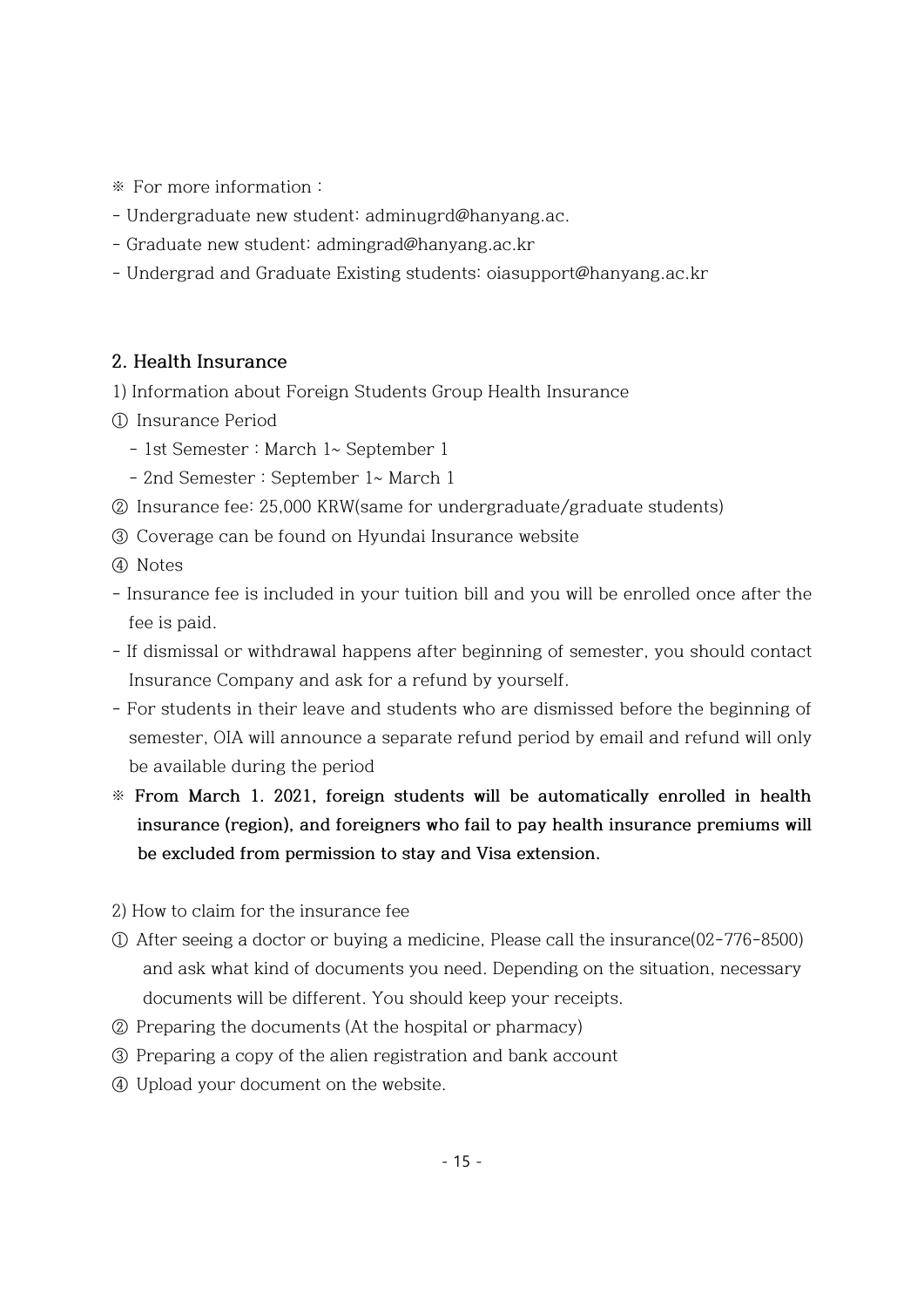- 3) Contact Information
- ① Insurance Company ☎ Korean/English : 02-776-8500 / Chinese : 02-3481-2133 / Vietnamese : 070-4254-8501
- ② OIA staff : 02-2220-2844
- ③ Hyundai Insurance website : http://n.foreignerdb.com/hanyang ※ ID: student id no. / PW: 111111

## **3. Crime Prevention Information for Foreigners**

Seoul Metropolitan Police Agency have made a video of Crime Prevention Education for foreign residents living in South Korea to protect them from crimes and help them to address the crimes.

(Korean, English, Chinese, Vietnamese, Russian, Uzbek, Thai)

All international students must watch the crime prevention education through the link below.

<https://oia.hanyang.ac.kr/notice/844471>

We are truly hoping that no one would become a victim of a crime by being wellinformed of Korean culture and laws.

#### **@ List**

- 1. Domestic Violence (20**˝**)
- 2. Child Abuse (3´ 50˝)
- 3. Sexual Violence (4´ 47˝)
- 4. Digital Sex Crimes (6´ 36˝)
- 5. Fraud (8´ 46˝)
	- Voice Phishing, Online Sales Fraud, Bankbook Account Fraud
- 6. Traffic Violations (12´ 04˝)
	- Traffic Accident, Traffic Crimes
- 7. Gambling (12´ 54˝)
- 8. Drug Crimes (13´ 29˝)
- 9. Waiver of Reporting Illegal Immigration (14´ 14˝)
- 10. Precautions for Employment(15´ 55˝)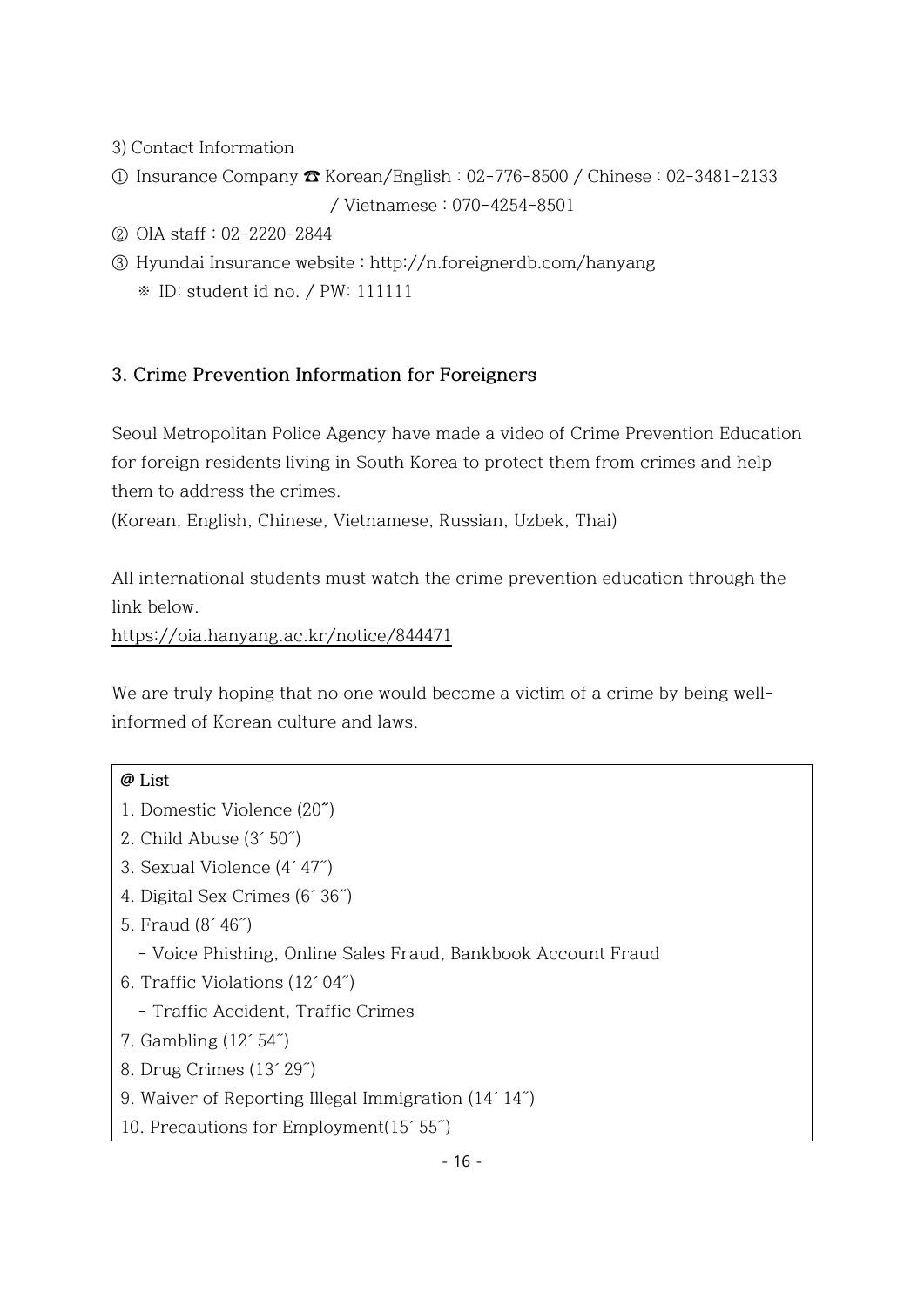# **Ⅱ. Academic Information**

## **1. Academic Leave of Absence & Re-registration Application**

## **1.1 Re-registration**

1) Who must Re-register?

① Students who meet the following standards of Korean language level for admission. ★★Standards : TOPIK level 4, HYU Language Institute level 4 or Pass the HYU Online Korean Test (for all undergrad and graduate students)

② Students whose leave of absence period is about to expire  $\star$ May be expelled if you don't re-register

 $\rightarrow$  Even if your Korean level is not enough for returning to the university, you must re-register first and then take leave of absence again.

③ Students who wish to re-register after taking a leave of absence . (students with the record of taking at least 1 credit from HYU previously)

④ Students who have taken leave of absence for 6 months as a result of academic probation for three successive times. ★May be expelled if you don't re-register

### 2) How to apply

- : HY-in login  $\rightarrow$  Click Application  $\rightarrow$  Click Leave of absence or Re-registration  $\rightarrow$ Upload required documents
- 3) Required Documents : Application form, certificate of bank balance, copy of passport of foreign resident registration card, Korean proficiency certificate (TOPIK level 4, Hanyang IIE level 4, or HYU Online Korean Language Test pass result ※ Regular re-registrants are not needed), certificate of insurance for those who took a leave of absence after paying their tuition
- 4) Cautions
- ① If students apply for re-registration while they are abroad, they have to re-apply for visa in their country of residence. (During the Re-registration application period, you have to complete Re-registration application to receive **Certificate of**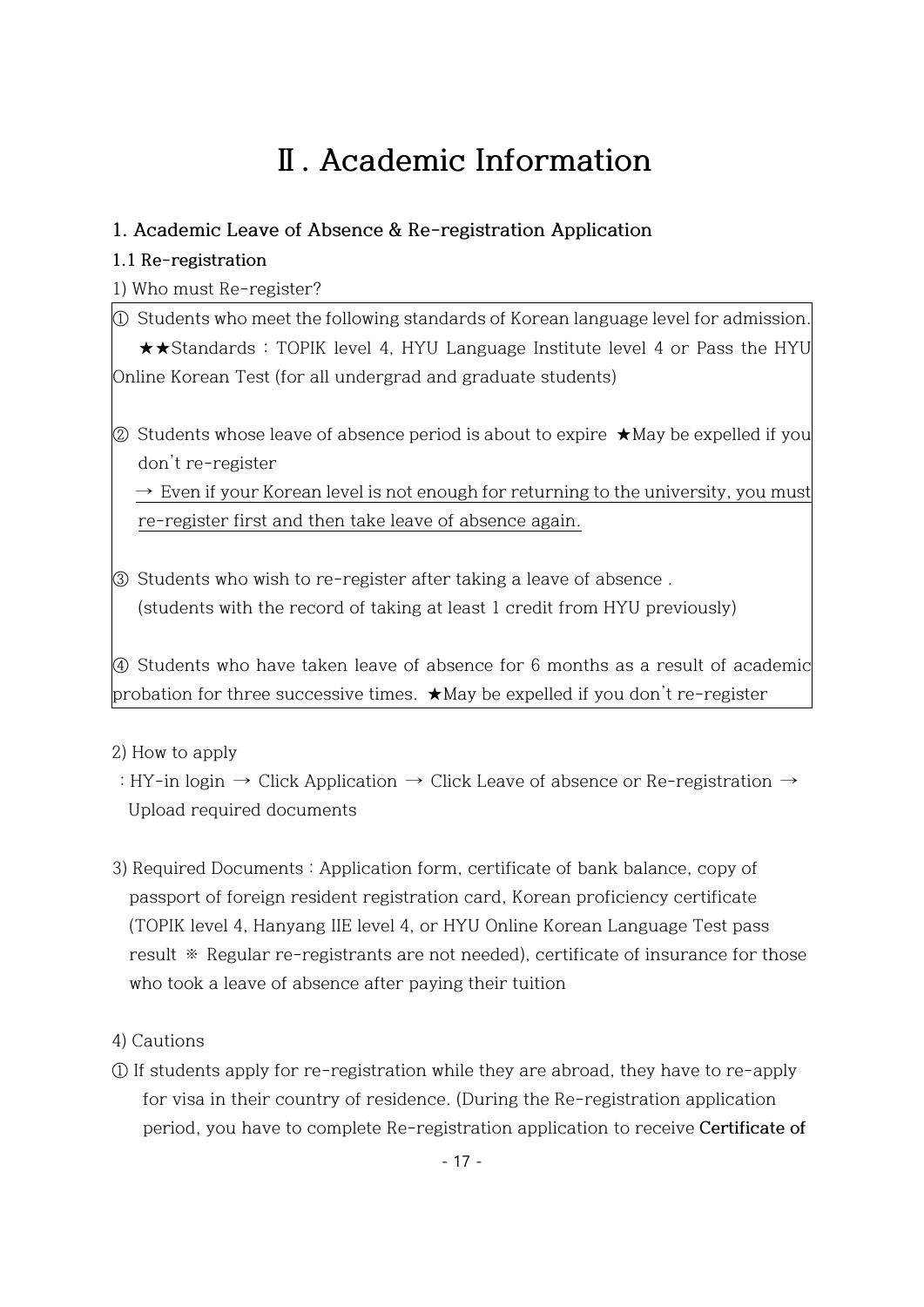**Admission, Business Registration Certificate** from office of international affairs. after then, you can apply for visa at the Korean consulate office in your country of residence.)

② If students apply for re-registration after leave of absence for the purpose of Korean language training, they have to achieve TOPIK level 4 or complete level 4 or above at Hanyang international language institute, or pass the HYU Online Korean Language Test.

#### **1.2 Leave of Absence**

1) How to apply : HY-in log in - Application - Leave of Absence – Upload required documents

2) Required documents: Copy of foreign resident registration card (Only for holders), Copy of Passport, (Undergrad) Statement of reason for a leave of absence due to COVID-19

3) Cautions

- ① Those who are on the leave of absence, they must return to their own countries in 30 days, regardless of their visa validity period.
- ② Universities are required to report the list of students who take a leave of absence or are not attending school to the Immigration Office each semester. Students who stay in Korea without attending school are subject to fines from the Immigration Office.
- ③ When you go back to your country after taking a leave of absence, you have to return your alien registration card in the airport.
- ④ Students who stay and work in Korea illegally while on leave of absence might have disadvantages when returning to the school.
- 4) General leave of absence regulation
- ① Undergraduate student
- You can only take one year of leave at a time.
- You will be dropped from the University if you do not re-register after your leave of absence expires. If you want to take another leave of absence for more than a year, you must first re-register.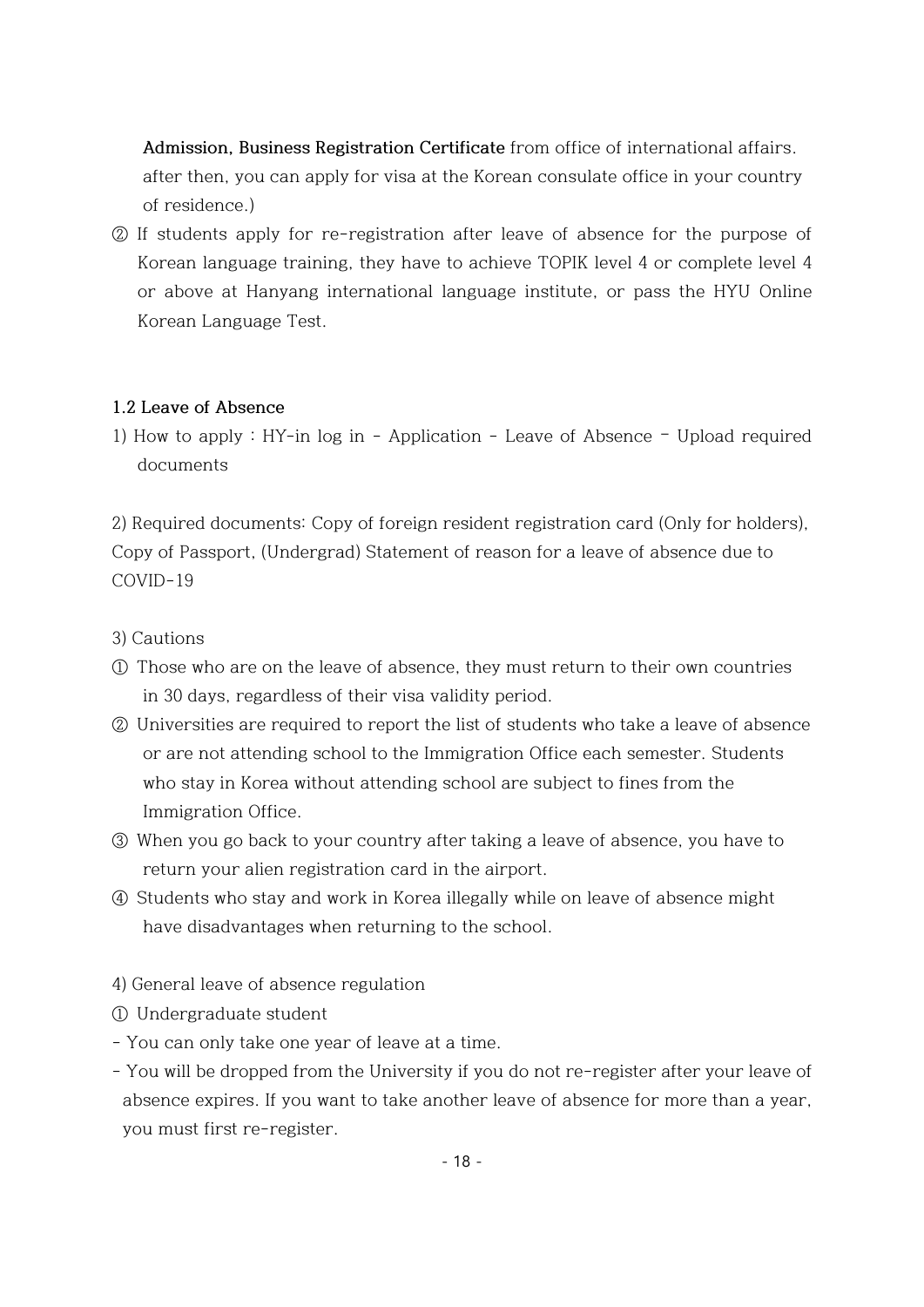- You can take a maximum of three years during your university studies.
- You must re-register if you are on involuntary leave of absence for six months and your third consecutive academic probation period expires.
- ② Graduate student
- ⑴ General graduate school: You can only take one year of leave at a time.
	- Master/Doctoral Program: Maximum of two years during the period of university studies (In total 2 times)
	- Combined Master's and Doctorate program: Maximum of three years during the period of university studies (In total 3 times)
- ⑵ Professional/specialized graduate school: You can only take 6-month of leave at a time.
	- Master/Doctoral Program: Maximum of two years during the period of university studies (In total 4 times)
	- Combined Master's and Doctorate program: Maximum of three years during the period of university studies (In total 6 times)
- ※ You should first inquire to your department office and check your total available leave of absence period.

#### 5) Inquiry:

- Email: oiasupport@hanyang.ac.kr \* When inquiring, include your student number and your degree course

- Contact number: 82-2-2220-2445~2448

#### **2. Scholarship Program**

#### **2.1 "Hanyang International Excellence Awards"**

- 1) Qualifications
- ① Foreign degree student who have already studied for more than 1 semester at HYU and who are admitted through admission by office of international affairs(foreign student whose parents are both foreigner/ international graduate student who have completed the entire elementary to undergraduate education outside korea)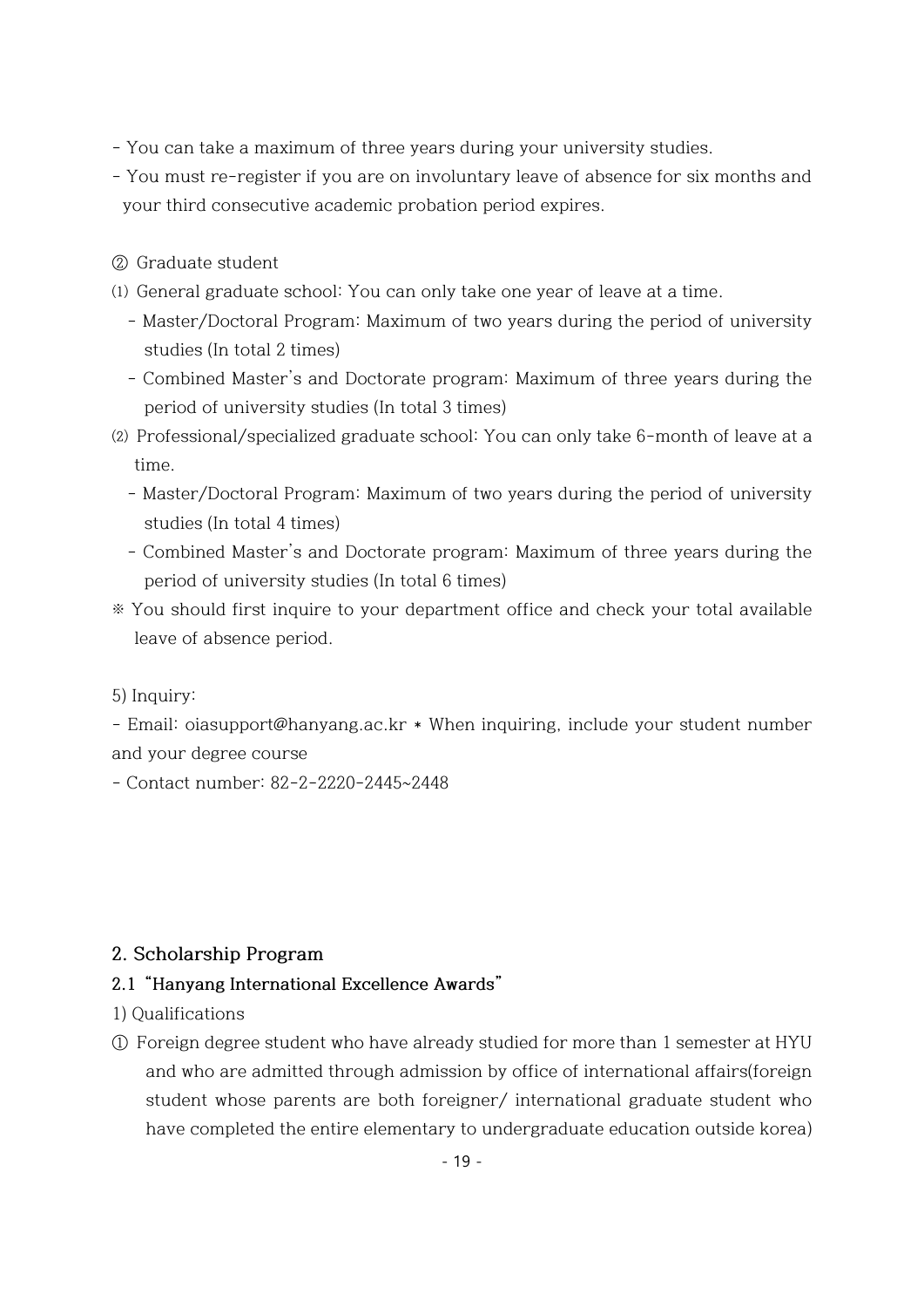- ② Those whose previous semester GPA is higher than 3.0(Undergraduate) / 4.0(Graduate) and who have a TOPIK level certificate. (TOPIK certificate must be valid)
- ③ Those who are receiving other scholarships from other organizations, including KGSP, Pakistan, Vietnam, Undergrad Samsung Dream Scholarship, Chung Mong-Koo foundation scholarship, can't apply for this scholarship
- ④ If you take a leave of absence after receipt, you will be disqualified for scholarships.
- ⑤ Extra points will be given depending on the TOPIK level
- 2) Selection process : Document screening
- 3) Benefits
- ① Scholarship period: 1 semester

② Award amount: Recipients will receive 100%, 70%, 50% or 30% tuition reduction according to the evaluation results.

4) Application Period : Every year beginning of March and September (Announcement will be made through official homepage of Office of International Affairs.)

5) Scholarship payment method : Tuition fees must be paid during the payment period, and HIEA will refund the appropriate amount to the recipients.

- 6) How to apply : applying for HIEA on the HY-in portal website within the scholarship application period.
- ※ After finishing the period for every process for HIEA application, we can start to screen HIEA scholarship.

7) Inquiries: OIA 02-2220-2451

### **2.2 "Global Korea Scholarship"**

1) Qualifications (MUST satisfy All)

- Students who have been selected for the Global Korea Scholarship twice cannot apply.

- Applications are not allowed for those who are taking a leave of absence in 2021 or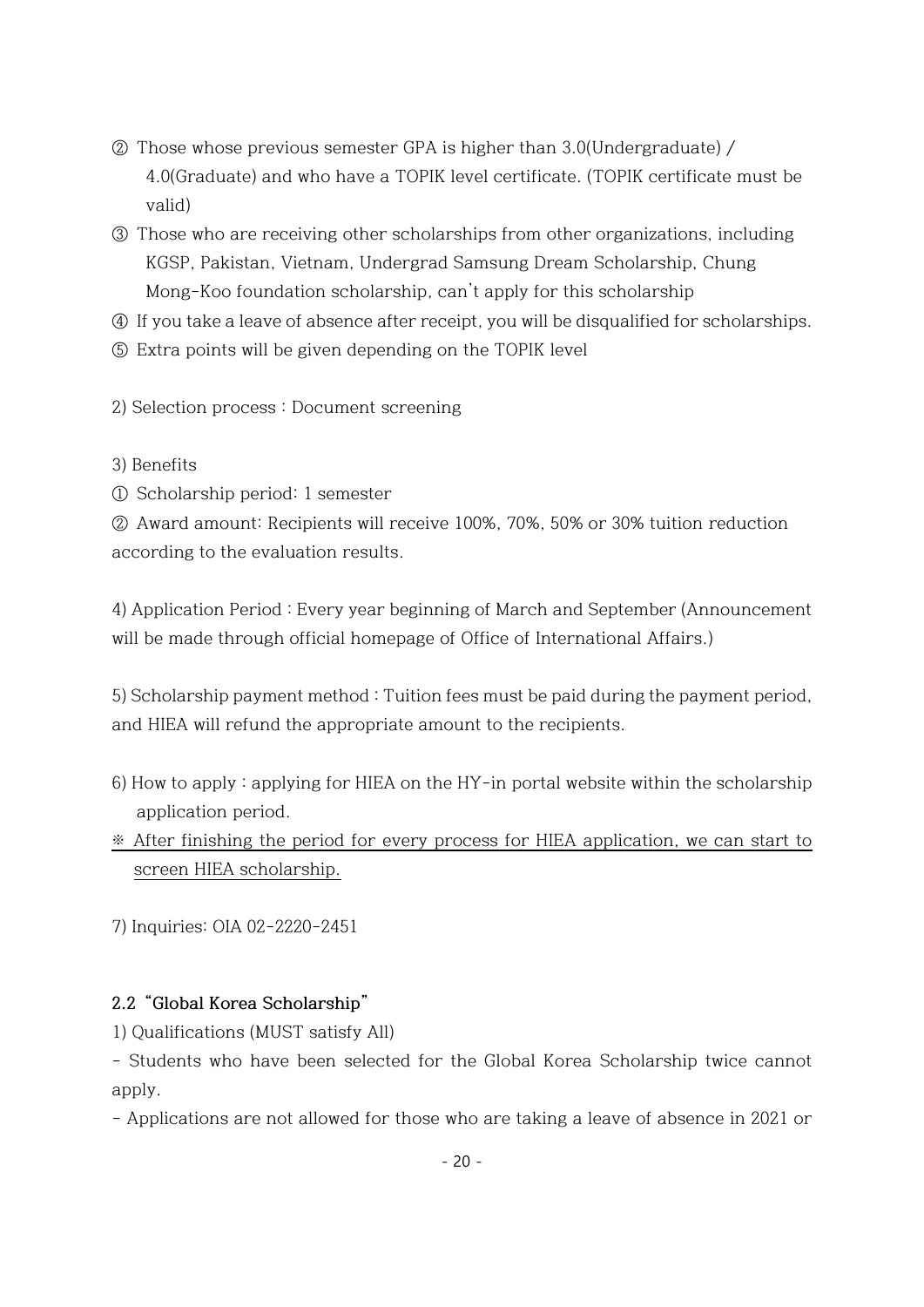who are scheduled to take a leave of absence in 2021, those who have completed the regular semesters ( $8<sup>th</sup>$  semesters) and remained  $9<sup>th</sup>$  or  $10<sup>th</sup>$  semesters for graduation, exchange students in 2021 or overseas students, early graduates, or online students living abroad.

① As of March of the application year in 2021, international students who have completed at least two semesters of courses while attending undergraduate courses at domestic universities (including junior colleges) and have remained at least two semesters of study.

※ Those who enrolled in senior year without obtaining a grade, graduate courses or cyber universities can't apply for the GKS scholarship.

- ※ Transfer Students: Those who can submit transcripts for more than one year(2 semesters) in domestic university.
- ※ Those who are recipients of similar scholarships provided as living expenses more than 500,000KRW a month by the Korean government, universities or other institutions can't apply for the GKS scholarship.
- ② Must hold minimum Cumulative G.P.A. 80 or above on a 100 scale
- ③ Must hold G.P.A. 80 or above on a 100 scale from a previous semester
- ④ Must hold TOPIK level 4 or above (there is no limit on 2 years of validity)
- ※ TOPIK certification within five years as of January 1, 2021 is recognized only.
- ⑤ May duplicate with HIEA (Hanyang International Excellence awards)
- 2) Selection Process: Online application  $\rightarrow$  Documents screening by NIIED
- ① Online application [\(www.studyinkorea.go.kr\)](http://www.studyinkorea.go.kr/) → Print out application form
- ② Submit the required document and application Naver Form

[Required documents]

- Application
- Copy of passport
- Certificate of Enrollment and Transcript
- Self introduction and Study Plan in Korean
- TOPIK certificate (level 4 or above)
- Certificate of overseas Korean issued by diplomatic office (Only for holders)
- ※ Transfer Students: Those who should submit a transcript of whole semesters that you studied that in a previous domestic university or college.
- 3) Benefits: Monthly allowance 500,000 KRW (10 months)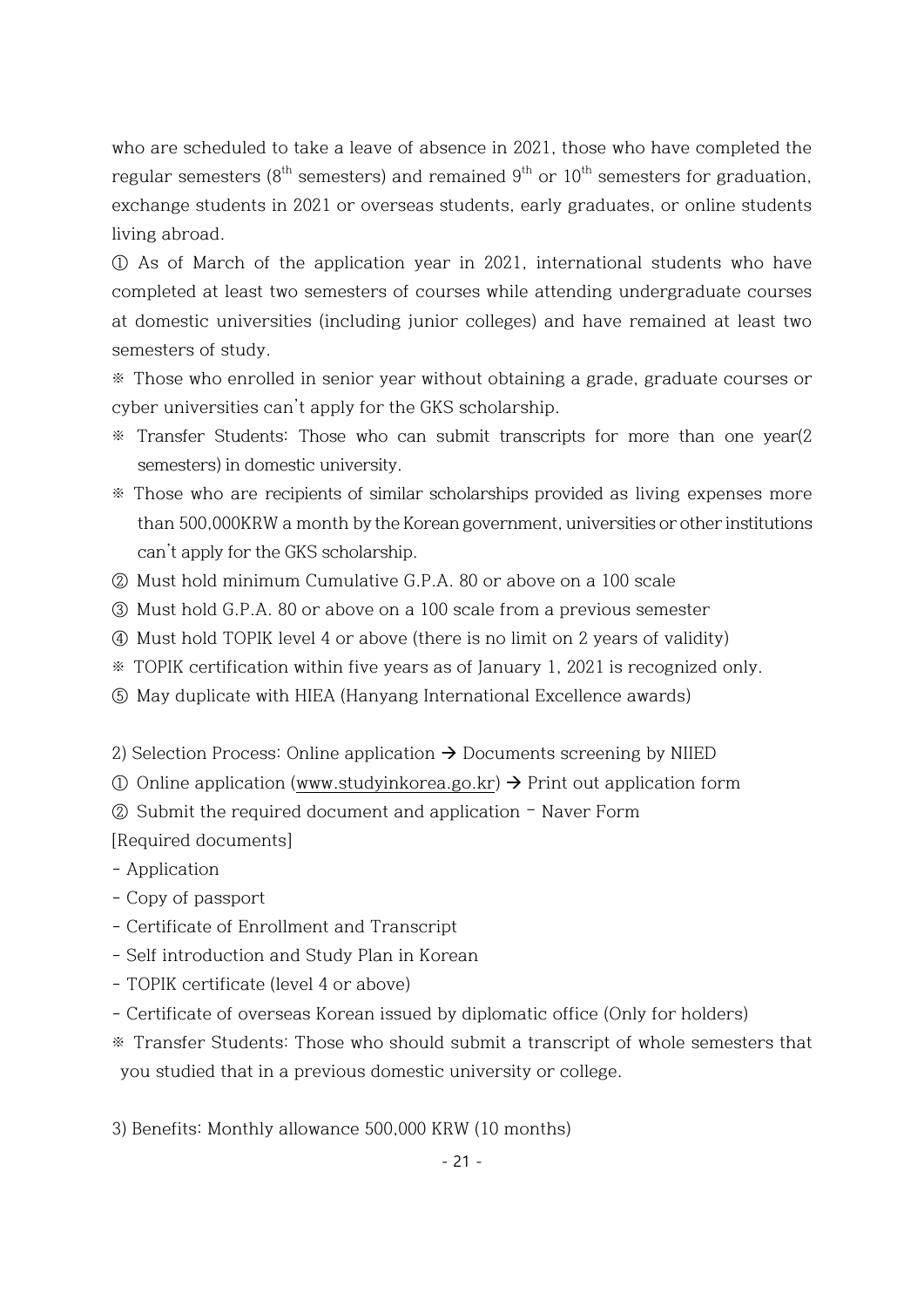4) Application period: Announcement will be made through an official website of NIIED on February every year

5) Procedures for the Scholarship payment : Allowance will be transferred to recipients' bank account at the end of every month after checking the selected students in Korea each month

6) How to apply: Check the announcement as the scholarship guidelines and upload the required documents in NAVER form

7) Person in Charge : OIA 02-2220-2519

## **2.3 "TOPIK Scholarship"**

- 1) [Eligibility](http://endic.naver.com/enkrIdiom.nhn?idiomId=b79d8fa236b447e2a14e28a5c8775295&query=%EC%8B%A0%EC%B2%AD%EC%9E%90%EA%B2%A9)
- ① Foreign student who is currently enrolled for a degree program(Seoul Campus) and has obtained TOPIK score after the admission.
- ② Those who are in leave of absence, completed studies but haven't graduate or doing extended semester cannot apply.
- ③ Can be awarded with other on-campus scholarships.

| - Up to twice<br>scholarship<br>However,<br>Ж<br>applications are not available<br>Freshmen,<br>in the following cases:<br>500,000 KRW                                                                                                                                                                                                                                                                                 | Degree | Grade<br>/Semester | Amount(KRW) | Requirement | The number of applications    | <b>Note</b>                                                                                                                                                                                                                                      |
|------------------------------------------------------------------------------------------------------------------------------------------------------------------------------------------------------------------------------------------------------------------------------------------------------------------------------------------------------------------------------------------------------------------------|--------|--------------------|-------------|-------------|-------------------------------|--------------------------------------------------------------------------------------------------------------------------------------------------------------------------------------------------------------------------------------------------|
| semester<br>the same level is not allowed<br>vacation)<br>for the 1st<br>Apply<br>ex)<br><b>TOPIK Level</b><br>scholarship with TOPIK Level<br>Undergraduate<br>5 or 6<br>$5 >$ Cannot apply for the 2nd<br>scholarship with TOPIK Level<br>5 again<br>junior,<br>300,000 KRW<br>for<br>Apply<br>the<br>1st<br>ex)<br>senior<br>scholarship with TOPIK Level<br>the expiration date<br>5<br>Can apply for the 2nd<br>> |        | sophomore          |             |             | 1) Duplicate application with | * Apply with the highest<br>Level of TOPIK scores<br>obtained within the<br>(including)<br>* Since July 1st, 2019, it<br>is impossible to view<br>and print out grades<br>that have expired. So<br>we highly recommend<br>to print out it before |

#### 2) Application Criteria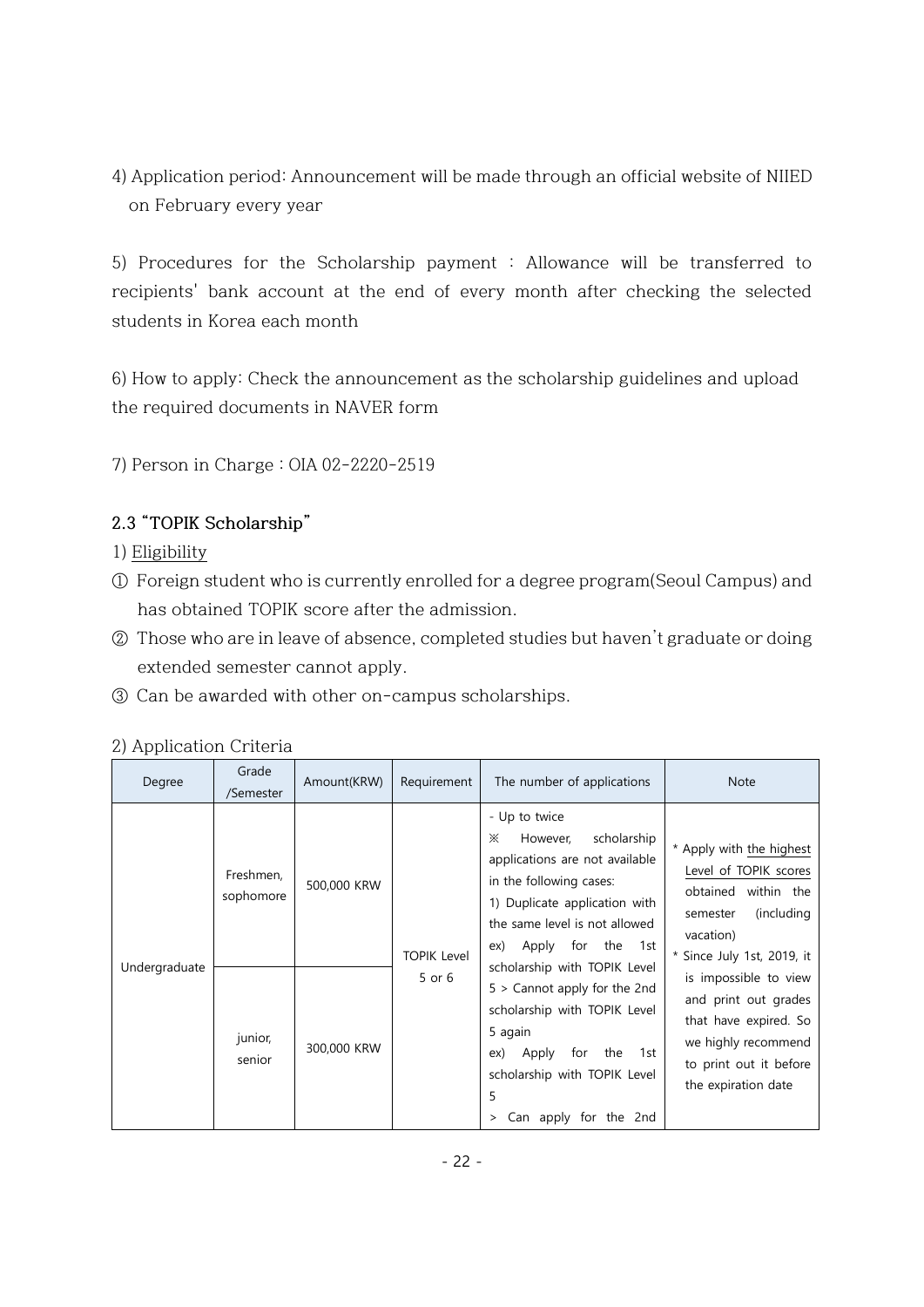|          |                                     |                              |              | scholarship with TOPIK Level |  |
|----------|-------------------------------------|------------------------------|--------------|------------------------------|--|
|          |                                     |                              |              | 6                            |  |
|          |                                     |                              |              | 2) If you apply for the 1st  |  |
|          |                                     | scholarship with TOPIK level |              |                              |  |
|          |                                     |                              |              | 6, you cannot apply for the  |  |
|          |                                     |                              |              | 2nd scholarship              |  |
|          |                                     |                              |              | ex) Apply for the 1st        |  |
|          |                                     |                              |              | scholarship with TOPIK Level |  |
|          |                                     |                              |              | 6                            |  |
|          |                                     |                              |              | > Cannot apply for the 2nd   |  |
|          |                                     |                              |              | scholarship with TOPIK Level |  |
|          |                                     |                              |              | 5 or 6                       |  |
|          | $1st$ , $2nd$                       | 500,000 KRW                  |              |                              |  |
| graduate | semester                            |                              |              |                              |  |
|          | 3rd, 4th<br>300,000 KRW<br>semester |                              | - Up to once |                              |  |
|          |                                     |                              |              |                              |  |

- \* TOPIK Exam's application fees has included in this scholarship.
- 3) Application procedure
- ① Apply for the TOPIK Exam -> Participate in the exam -> After the announcement of TOPIK results  $\rightarrow$  According to the TOPIK Scholarship announcement on the OIA website, apply for it
- 4) Required Documents : New TOPIK certificate
- 5) Inquiries: Office of International Affairs 02-2220-2842

## **3. Academic Warning**

1) Academic Warning

| Year             | Description | <b>Expulsion standards</b>                                    |
|------------------|-------------|---------------------------------------------------------------|
| Freshman         | GPA < 1.50  | Three warnings in a row $\rightarrow$ Forced leave of         |
| Sophomore        | GPA < 1.50  | absence & Retaking the previous semester $\rightarrow$ 4th    |
| Junior           | GPA < 1.75  | warning in first semester after re-registration $\rightarrow$ |
| Senior or higher | GPA < 1.75  | Expulsion                                                     |

#### 2) Notice

① If your term GPA is below standards, you will be given academic warning. Three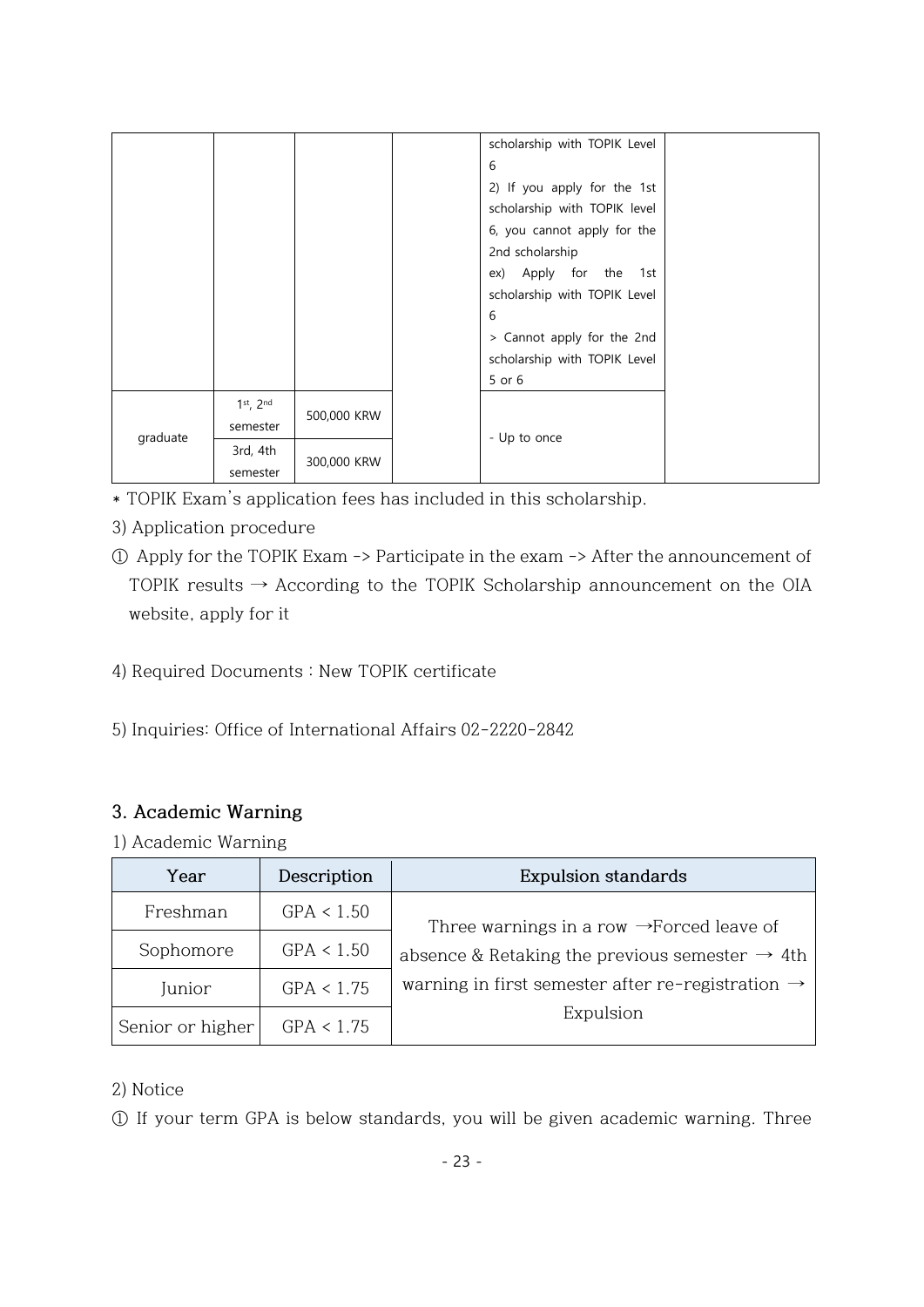academic warnings in a row will cause forced leave of absence and retaking the previous semester. Academic warning in the semester of re-registration will cause expulsion.

- ② For those who register less than 12 credits in a semester (credits that can be included in GPA), will receive academic warnings for GPA below standards, but will not be counted for expulsion.
- ③ You are allowed to re-enter the university two semesters after the first expulsion. However, if you receive another forced leave of absence from 3 warnings and again receive a warning after the re-registration, then you will be permanently expelled.
- ④ The record of academic warning on your transcript will be deleted once you are under suspension but it will remain on the university's student record. (students from med school and department of nursing follows separate regulation state in the academic regulation)
- ⑤ Academic warning will not be recorded for the semester of forced leave of absence(previous academic warning remains), but it will be recorded on university's student record.
- ⑥ For those who register less than 12 credits in a semester (credits that can be included in GPA), will receive academic warnings for GPA below standards, but will not be counted for expulsion.
- ※ Academic Warning can cause penalty on Visa extension procedure. Please mind your grades.

#### **4. Dismissal / Withdrawal**

- 1) Ground for Dismissal
- ① Expiration of temporary absence from school: when a student fails to return to school after his or her temporary absence from school without legitimate reasons.
- ② Failure to enroll: when student fails to enroll in the given enrollment period
- ③ Accumulated Academic Probation: Three academic warning in a row → Forced leave of absence & Retaking the previous semester  $\rightarrow$  4th warning in first semester after re-registration  $\rightarrow$  Expel
- ④ Withdrawal: when student applies for withdrawal
- ⑤ Disciplinary Action: when student gets expelled as a disciplinary action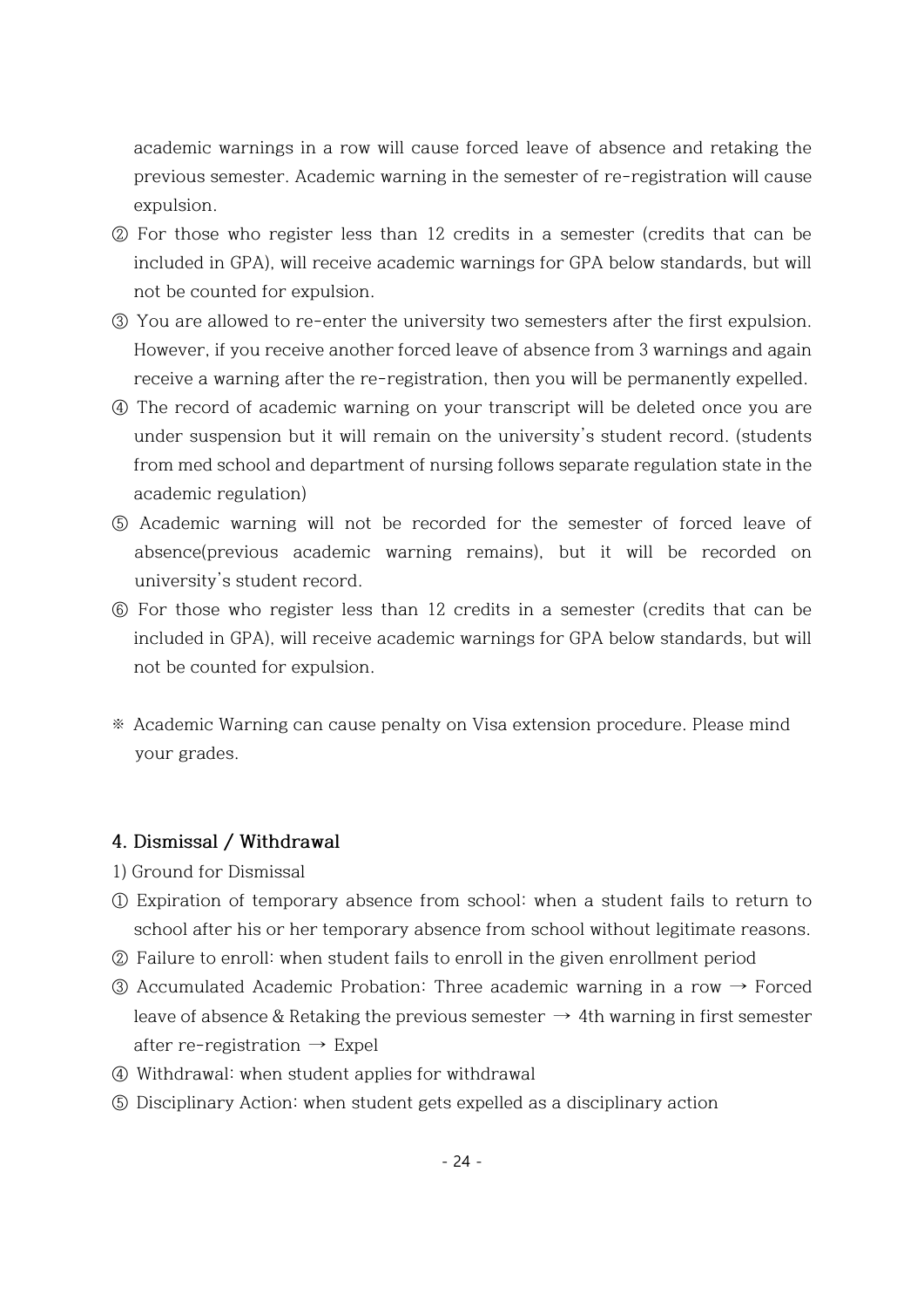2) Withdrawal: For details and required documents, please refer to the website of the Office of International Affairs. (https://oia.hanyang.ac.kr/academicinfo)

① Student wishing to withdraw must consult with the Office of International Affairs and apply for withdrawal on HY-in portal. Refund amount will depend on the date when the withdrawal application is submitted through the portal system. Students who withdraw from school while in temporary leave for language training may only receive 5/6 of tuition fees as refund.

※ The admission fees and scholarships are non-refundable and the refund amount varies depending on the time of application for withdrawal following the tuition refund criteria below. (Up to 5/6 of the tuition paid will be refunded)

| Period                              | Amount                               |  |
|-------------------------------------|--------------------------------------|--|
| From the beginning day              | 5/6 of tuition                       |  |
| of the semester to 30 days          | (Admission fee will not be refunded) |  |
| From the 30 days past the beginning | $2/3$ of tuition                     |  |
| day of the semester to 60 days      | (Admission fee will not be refunded) |  |
| From the 60 days past the beginning | $1/2$ of tuition                     |  |
| day of the semester to 90 days      | (Admission fee will not be refunded) |  |
| From the 90 days past               |                                      |  |
| the beginning day of the semester   | None                                 |  |

<Tuition Refund Criteria>

※ Foreign students cannot change their major. After withdrawal, one should re- apply for the major which he/she wants on the next semester.

#### **5. Seasonal Semester: Summer School and Winter School**

- 1) Course period: 3 weeks(15 days) during summer/winter vacation. offered in weekdays (mon~fri)
- 2) Qualification: Regular students enrolled in Hanyang university, Students on leave of absence, Credit exchange students from other universities
- ※ It is impossible for a student that is on leave of absence to graduate by meeting graduation requirement after taking seasonal semester while on leave of absence.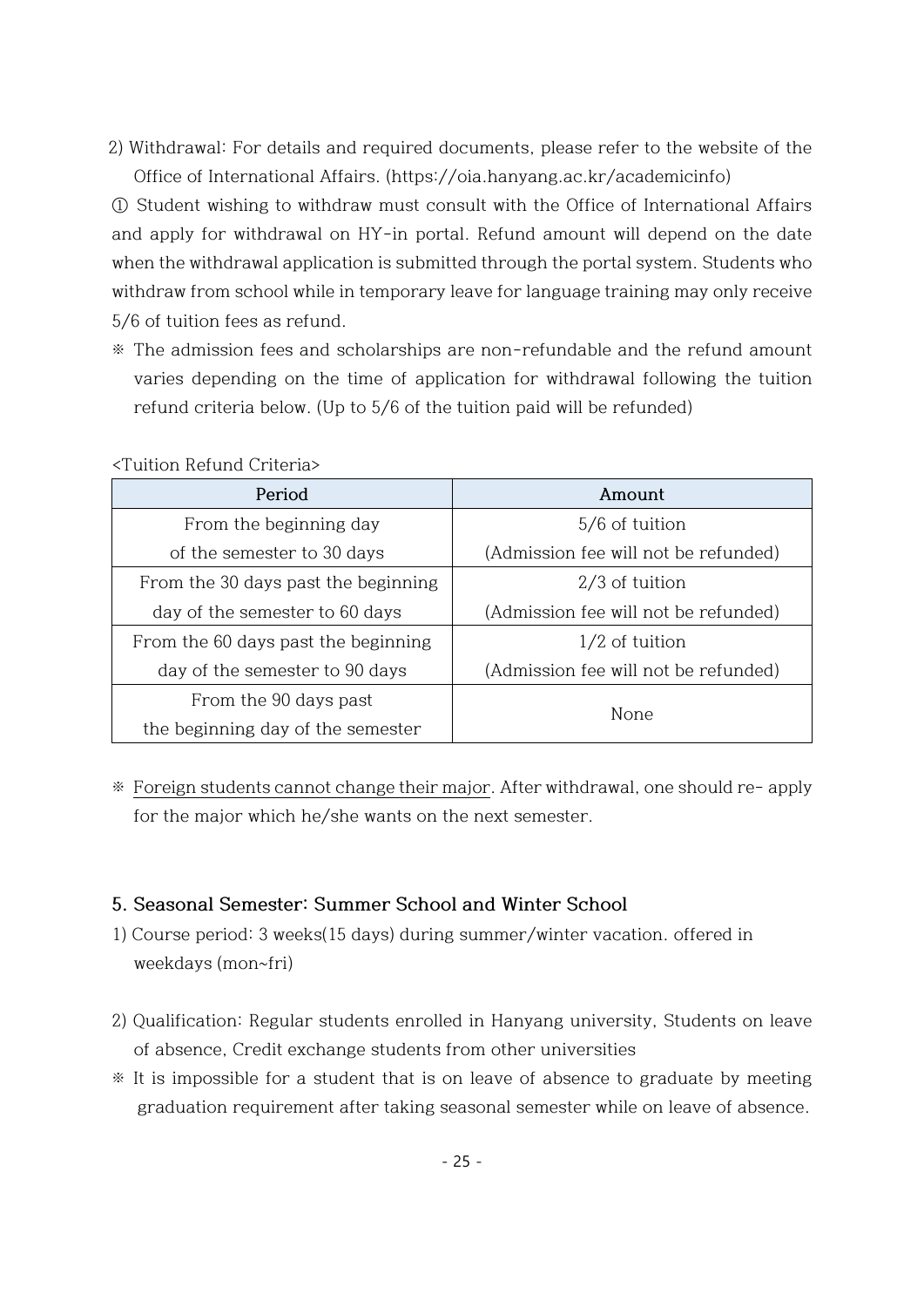- 3) Available courses: 2 , 3 credit courses and 2 credit computer related course (major / elective courses), 2credit online courses
- 4) Course registration: registration date, list of open courses, and course schedule are announced at a separate time, prior to the registration. Course registration is carried out through HY-in system in the same way as regular semesters.
- ※ Students cannot retake the course taken in semester just prior to the seasonal semester.

(Students of 2021 summer semester (seasonal semester) cannot retake the course that was taken in 2021 Spring semester. Candidates of graduation is excluded)

- 5) Grading system
- ① The method of calculation of grades acquired in seasonal semesters is identical with that of the regular semester.
- ② Grades earned from seasonal semesters are transcribed in grade reports separately

from the regular semesters, and are included in total acquired credits as well as in making a calculation of average grades, but are not acknowledged as credits for scholarships, the order of precedence, awarding, etc.

6) Course fee:

Regular enrolled students and domestic credit exchange student \87,000 per credit

7) Maximum possible credits : Maximum of up to 6~8 credits can be registered depending on class type

#### **6. Reissuing Student ID Card**

1) Issuance Procedure: after applying online at HY-in Portal, visit the Department of **Students** 

Support, on the  $2<sup>nd</sup>$  floor at Student Union Building and collect your ID card

(log on to HY-in  $\rightarrow$  apply  $\rightarrow$  student ID card issuance  $\rightarrow$  apply for reissuance of student ID card)

2) Required Documents: alien registration card, and in case you wish to change the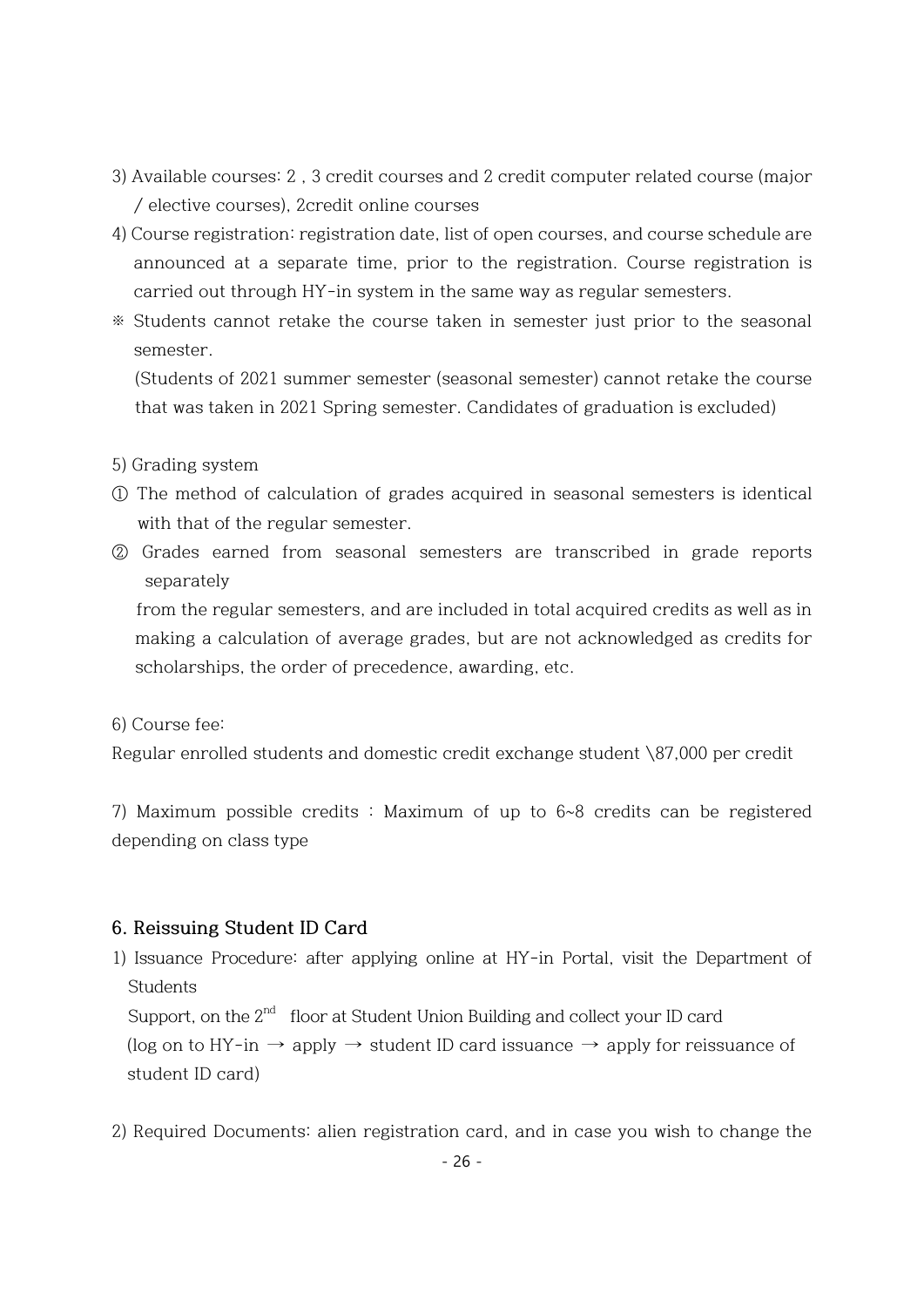picture, a picture of under 30KB size, in JPG format, in a USB

3) Fee

- ① First Issuance: free
- ② Reissuance: KRW3,000 (free, when returning old ID card without damage)
- ③ T-money Balance
- With public transportation card function: refundable at ATM on campus to a bank account

(card to be returned after the refund)

- Without public transportation card function: refundable at Shinhan bank on campus (card

to be returned to the bank)

※ The Department of Students Support is located on the 2 nd floor at Student Union Building (Tel. 02-2220-0085)

## **7. Certificate Issuance**

- 1) The certificate of graduation or transcript may be printed at Academic Affairs Team (New Administration Bldg. 3rd floor), at an Automated Issuing Machine in the campus, or through the internet.
- 2) Issuing the document
- ① Types: Korean / English
- ② Automated Issuing Machine: Use any machine located in both campus (Seoul, ERICA)
- ③ By mail: Log on to HY-in -> Certificate Issuance -> Apply for certificate issuance by mail -> make payment to designated account -> Certificate will be sent by fast registered mail
- ④ Internet: Log on to HY-in -> Certificate Issuance -> Internet Issuing -> Pay with credit

card/mobile phone -> Print

- ⑤ Certificate of Enrollment / Certificate of Expecting Graduation can be issued after registering for the current semester
- 3) Updating Biographical Information
- ① To update any changes on the Biographical Information(name, alien registration number), students must fill out application form and other required forms and submit it to Office of Academic Affairs located in 3<sup>rd</sup> floor of Administration building(New).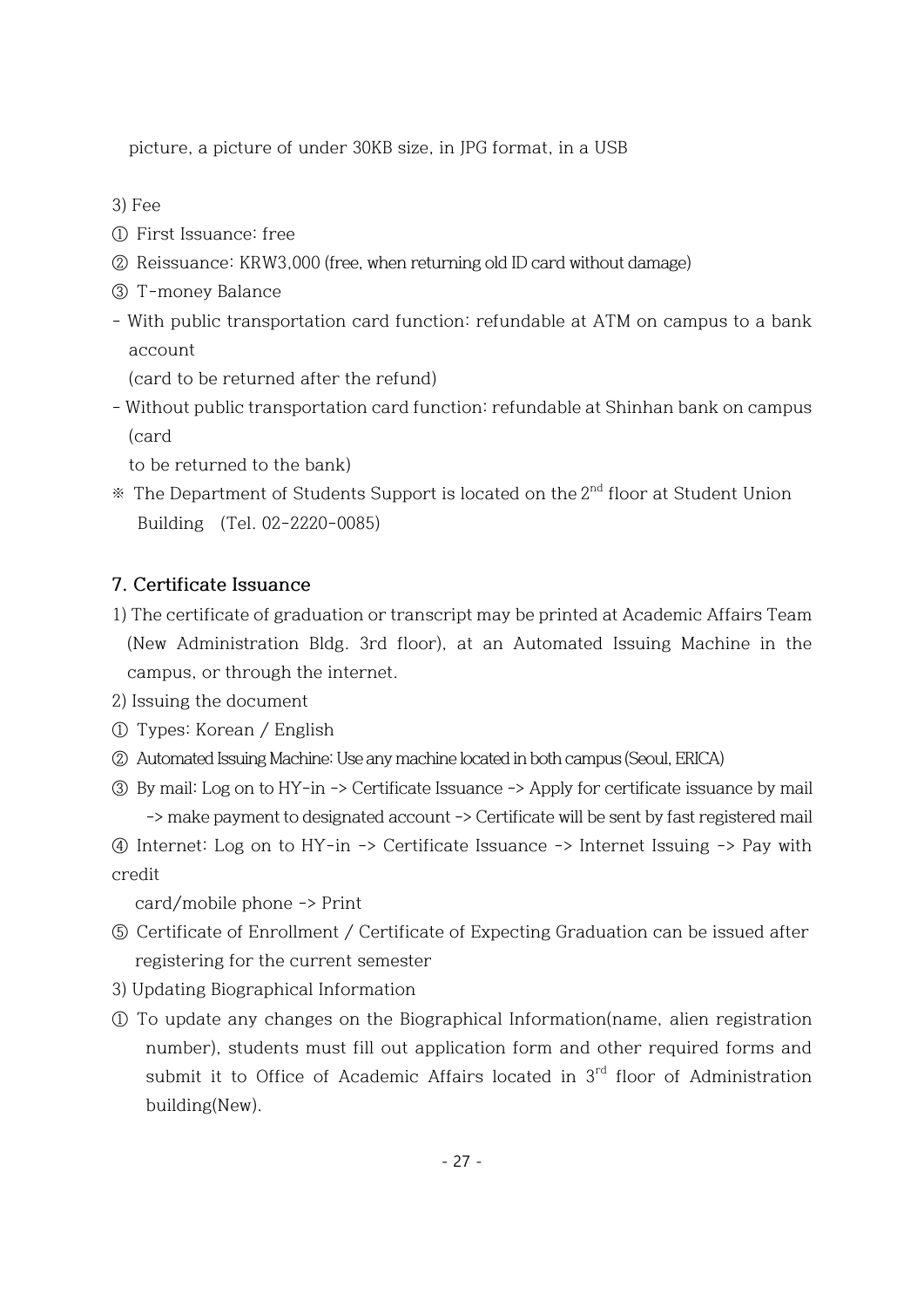- ② Failing to update information on the Biographical Information may result in various disadvantage after graduation
- ③ Photos registered on the Biographical Information may not be replaced.
- ④ To alter English/Chinese name, address, contact number and email address, please access HY-in website and follow the guideline specified as below
- ※ Guideline to alter your personal info



※ Detail Information about Automated Issuing Machine in the campus

|                      | 1st floor, Community Room of Hanyang Plaza              |  |  |  |  |
|----------------------|---------------------------------------------------------|--|--|--|--|
| Place                | 1st floor, HIT Building                                 |  |  |  |  |
|                      | In front of Bookcafe at Student Union Bldg. (2nd floor) |  |  |  |  |
|                      | Credit Card, Debit Card, Transportation Card            |  |  |  |  |
| Payment              | (No Cash Accepted)                                      |  |  |  |  |
| Available Time       | 24 hours/day, Open year-round                           |  |  |  |  |
|                      | Certificate of Graduation, Certificate of Expected      |  |  |  |  |
|                      | Graduation, Certificate of Enrollment, Certificate of   |  |  |  |  |
| <b>Types</b>         | Leave of Absence, Academic Transcript, Certificate of   |  |  |  |  |
|                      | Degree, Certificate of Expected Degree, Certificate of  |  |  |  |  |
|                      | Achievement, Proof of Enrollment,                       |  |  |  |  |
| Required Information | HY-In ID and passwordHY-in Portal)                      |  |  |  |  |

※ Fees: Enrolled Students - KRW500/ Graduates - KRW1,000/ English version- KRW1,000

※ Types of Free Certificate (from portal)

- Certificate of Scholarship(Kor/Eng), Receipt/certificate of tuition payment(Kor/Eng)
- ※ For more details, log on to HY-in "Certificate Issuance" → "Certificate Info"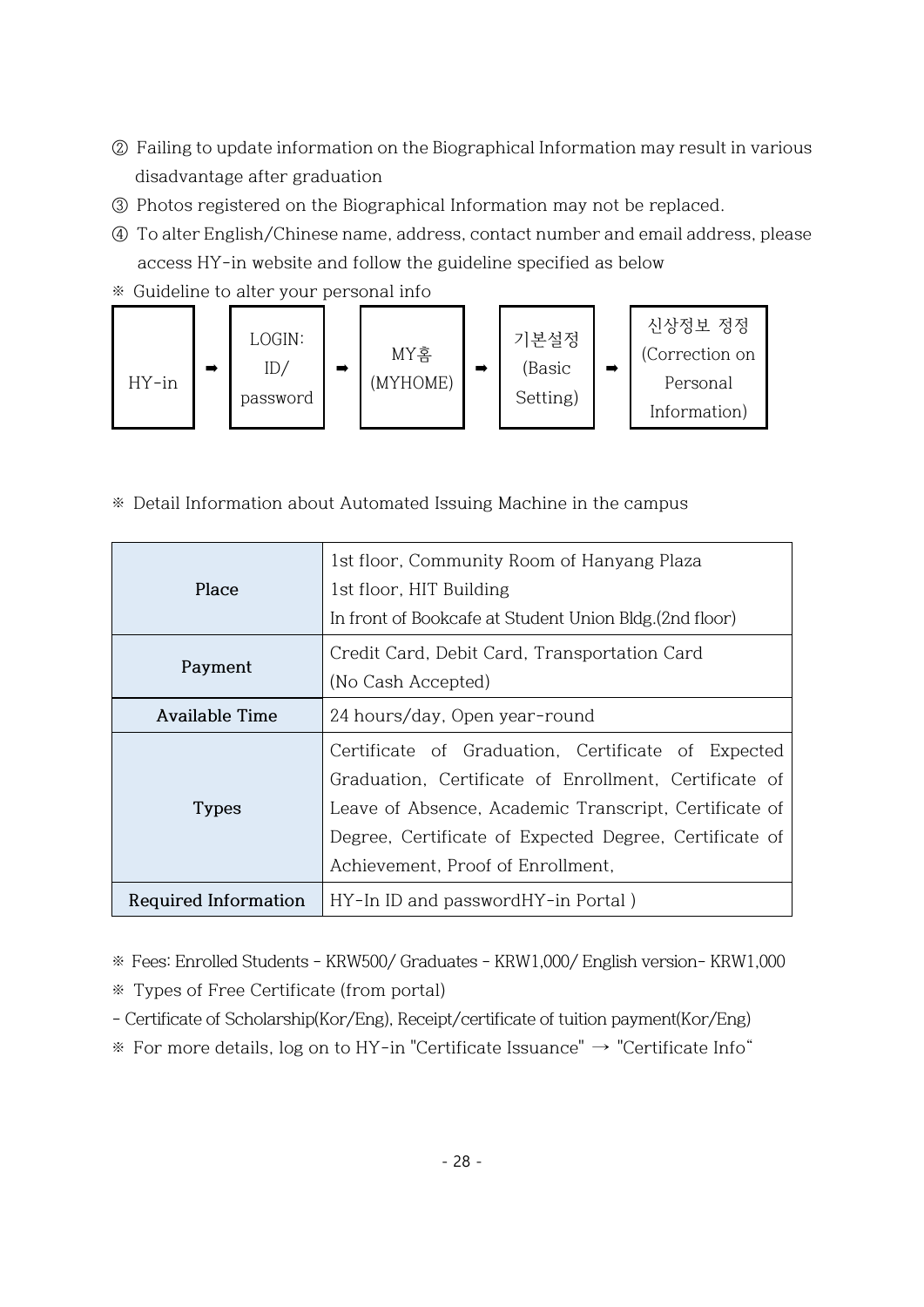# **Ⅲ. Campus Facilities**

## **1. Student Health Care Center**

| Campus           | Seoul                                                                                              |
|------------------|----------------------------------------------------------------------------------------------------|
| Location         | Student Union Hall 3rd floor Room No. 318<br>(02-2220-1466 / https://hc.hanyang.ac.kr/home)        |
| Opening<br>Hours | During Semester: $08:30 \sim 17:30$<br>During Vacation: $10:00 \sim 17:00$<br>Lunch: 12:00 ~ 13:00 |

## **2. Using Hospitals**

- 1) Tips for using Hanyang University Hospital
- ① Log in to the Web-site : https://portal.hanyang.ac.kr
- ② Select 'Certification and Verification' on menu
- ③ 'Certification and Verification' -> 'PORTAL verification'
- ④ Click '대학/대학원' on left side and '진료할인 의뢰서' on right side.

⑤ fill out the required info and print out the form to visit the hospital then you will receive 10~20% discount.

| Center               | Seoul Center                                | Guri Center                                                                      |  |
|----------------------|---------------------------------------------|----------------------------------------------------------------------------------|--|
| Contact No.          | $02 - 2290 - 8114$                          | 1644-9118                                                                        |  |
| Address              | 222-1, Wangsimni-ro,<br>Seongdong-gu, Seoul | 153, Gyeongchun-ro, Guri-si                                                      |  |
| <b>Business Hour</b> |                                             | Weekdays: 08:30~17:30<br>Saturday: 08:30~12:30<br>Emergency Center operates 24/7 |  |
| Web Address          | https://seoul.hyumc.com/                    | https://guri.hyumc.com/                                                          |  |

2) Hanyang University Hospital info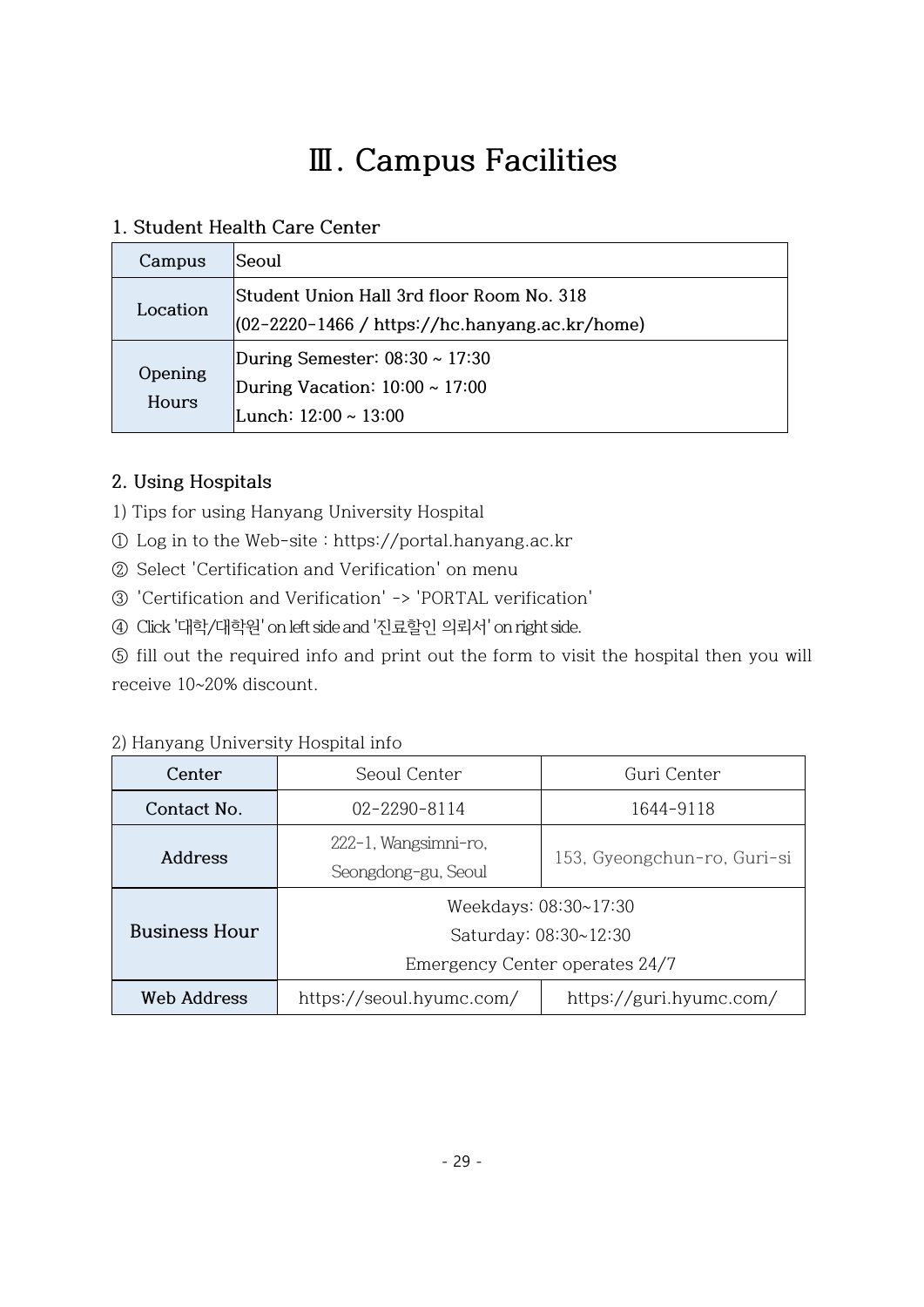## **3. How to use the library**

Hanyang University has Paiknam Library & Academic Information Center (Main Library), Medical Resources Center, Law Resources Center and Music Resources Center in Seoul Campus and Erica Library & Information Center in Erica Campus. All the resources are sorted according the themes and majors.

## 1) Library hours

| Room                 |                           |                                        |                                                                                        | Semester | Vacation          |        |         |
|----------------------|---------------------------|----------------------------------------|----------------------------------------------------------------------------------------|----------|-------------------|--------|---------|
|                      |                           | Location                               | Week<br>days                                                                           | Sat      | Week<br>days      | Sat    | Holiday |
|                      | <b>Subject Materials</b>  | Paiknam L.                             |                                                                                        |          |                   | Closed | Closed  |
|                      | Room                      | 2,4,5F                                 |                                                                                        |          |                   |        |         |
|                      | Integrated                |                                        | $09:00-$                                                                               |          | $09:00-$          |        |         |
|                      | <b>Information Center</b> | Paiknam L.1F                           | 22:00                                                                                  | $09:00-$ | 19:00             |        |         |
|                      | (Loan/Return)             |                                        |                                                                                        | 12:00    |                   |        |         |
| Paikna               | Serials Room              | Paiknam L. B2                          | 09:00~<br>17:00                                                                        |          | $09:00-$<br>17:00 | Closed | Closed  |
| m                    | e-Information             |                                        |                                                                                        |          |                   |        |         |
| Library              | Leejonghun                | Paiknam L. 1F                          | $08:00 \sim 22:00$                                                                     |          |                   |        |         |
| Leesunkyu Lounge     |                           |                                        | * 09:00 ~ 17:00 (Saturday) / Closed (Holiday)                                          |          |                   |        |         |
|                      | <b>Debure Forest</b>      | Paiknam L. 1F                          |                                                                                        |          |                   |        |         |
|                      | Reading Room 1            |                                        | $05:00 \sim 23:00$ / Closed (Holiday)<br>* 09:00 ~ 17:00 (Saturday) / Closed (Holiday) |          |                   |        |         |
|                      | Reading Room 2            | Paiknam L. B1                          |                                                                                        |          |                   |        |         |
|                      | Reading Room 3            |                                        | 24 hours<br>$*$ 09:00 ~ 17:00 (Saturday) / Closed (Holiday)                            |          |                   |        |         |
|                      | Reading Room 4            | Paiknam L. 3F                          |                                                                                        |          |                   |        |         |
| Music Library        |                           | College of<br>Music 2, 2F              | 09:00~<br>19:00                                                                        |          | $09:00-$          |        |         |
| Architecture Library |                           | Architecture<br><b>Building</b><br>B1F | $09:00 \sim$<br>17:00                                                                  | Closed   | 17:00             | Closed | Closed  |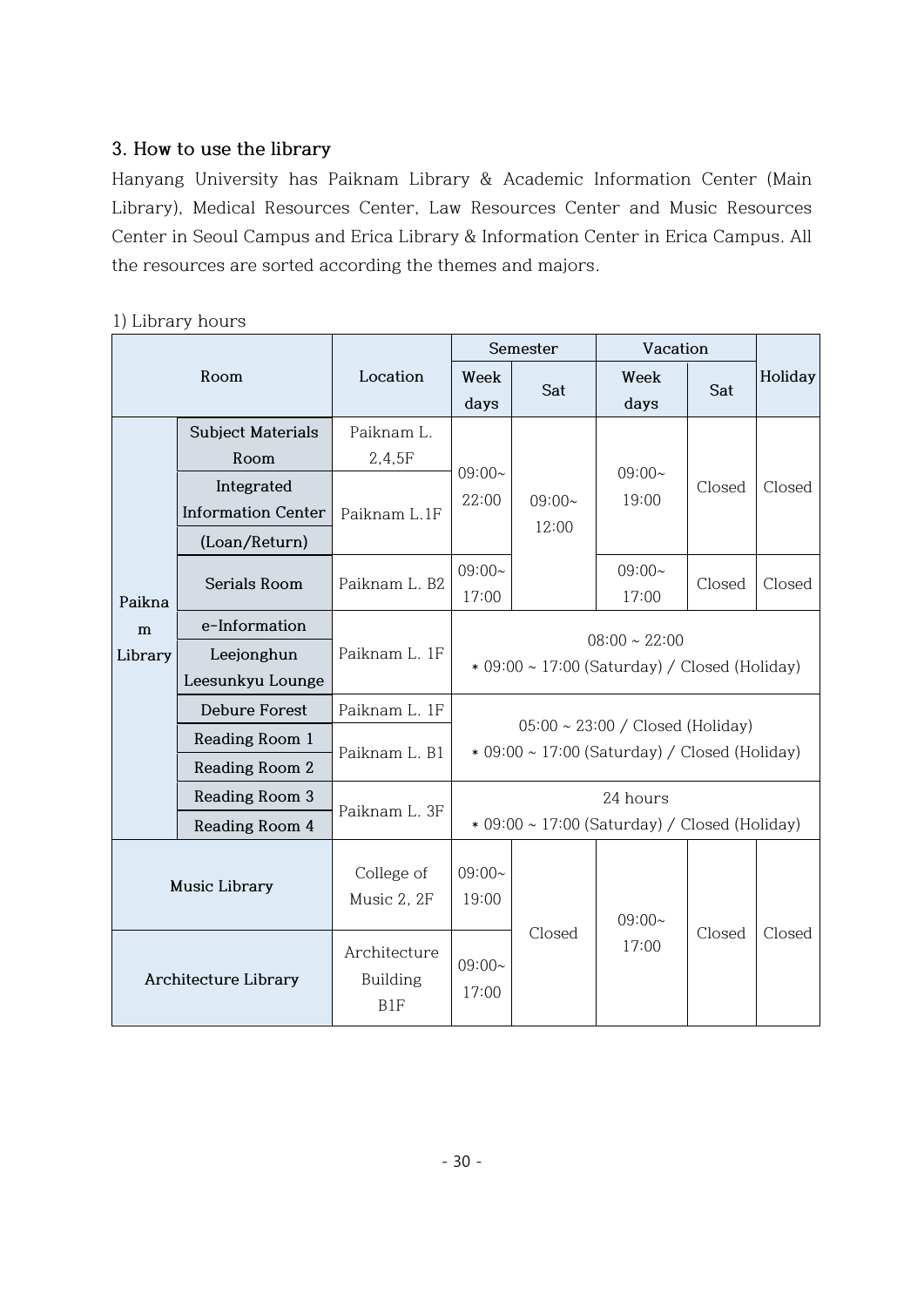|                 |                                             | Semester          |          | Vacation          |        |         |
|-----------------|---------------------------------------------|-------------------|----------|-------------------|--------|---------|
| Room            | Location                                    | Week              | Sat      | Week              | Sat    | Holiday |
|                 |                                             | days              |          | days              |        |         |
|                 | College of                                  |                   |          |                   |        |         |
| Law Library     | Economics &                                 | $09:00-$          |          | $09:00-$          |        |         |
|                 | Finance                                     | 22:00             |          | 19:00             |        |         |
|                 | 1F                                          |                   | $09:00-$ |                   |        |         |
| Medical Library | College of Medicine,<br>Main Building<br>2F | $09:00-$<br>22:00 | 12:00    | $09:00-$<br>22:00 | Closed | Closed  |

[\(http://library.hanyang.ac.kr\)](http://library.hanyang.ac.kr/)

#### 2) Borrowing & Returning

|                                  | <b>Printed Materials</b>                                |                            | Non printed<br>materials |                                                                                          | Extension                                          |
|----------------------------------|---------------------------------------------------------|----------------------------|--------------------------|------------------------------------------------------------------------------------------|----------------------------------------------------|
|                                  |                                                         | quantity duration quantity |                          | duration                                                                                 |                                                    |
| Graduate<br>students             | 20                                                      | 30 days                    | 3                        | 3 days                                                                                   |                                                    |
| Undergraduate<br><b>Students</b> | 10                                                      | 14 days                    | 3                        | 3 days                                                                                   | Printed materials<br>: Through webpage             |
| Return/Borrow<br>Spot            | Paiknam: UIC<br>Music, Law,<br>Medical: Each<br>section |                            |                          | · E-resources<br>: E resources center<br>· Music resources<br>: Music resource<br>center | Non printed materials<br>: Extension not possible, |

① Borrowing

All materials in Paiknam Library & Academic Information Center should be directly searched by the user. The following is the process from finding the materials you want to borrow.

- Through the library website, check whether there are materials in the library catalogue and see if the materials can be checked out on the date you wish.
- Check the number of the location where the materials are at.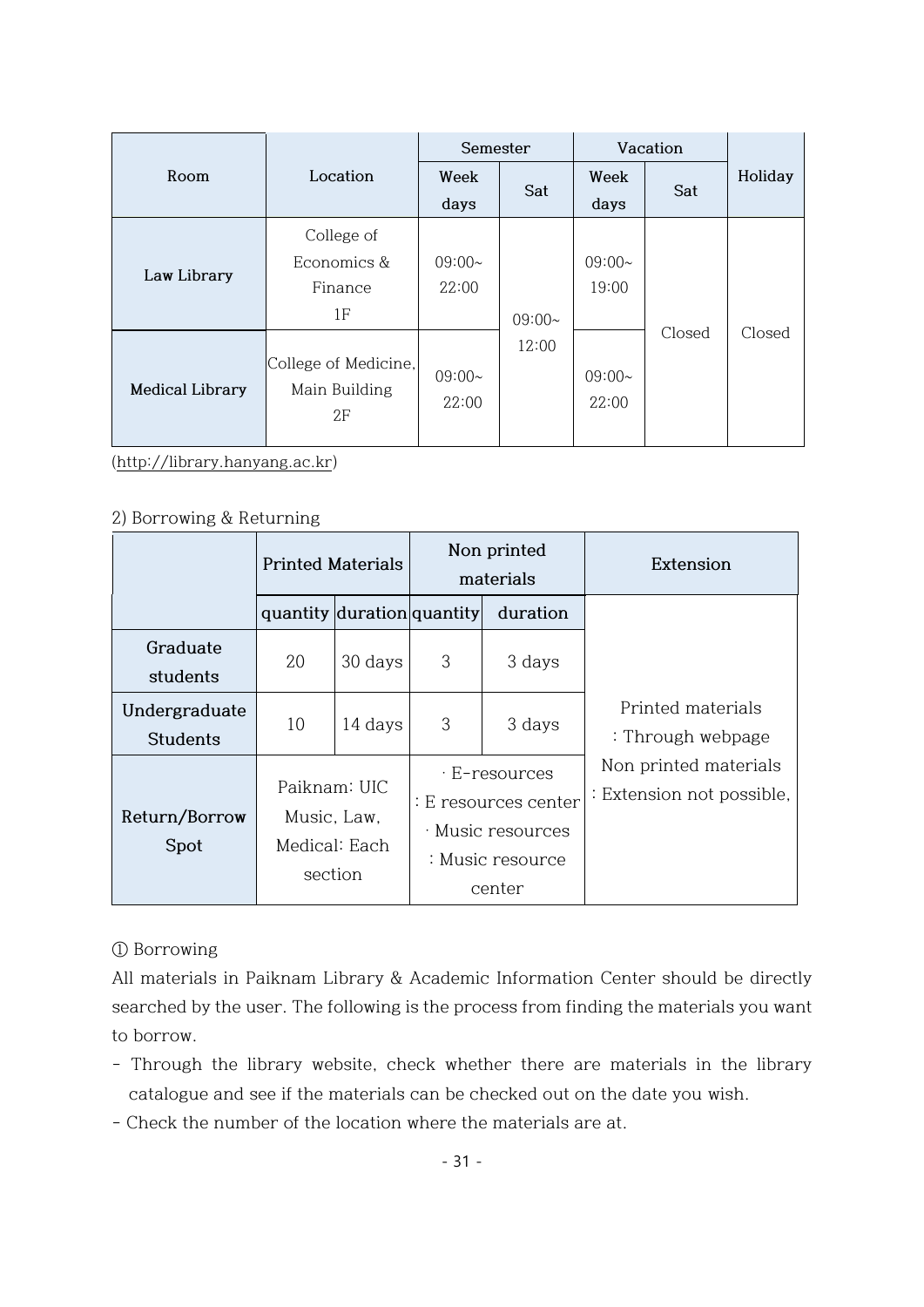- At the UIC on the 1st floor, show the materials you are going to borrow with your student card.
- ② Returning
- You should return the borrowed materials at the UIC center on the 1st floor. (Tel: 02-2220-1367)
- \* Books borrowed from college libraries/reference rooms should be returned to respective

ones.

- If the materials which you checked up includes auxiliary materials such as CD ROMs or Music Tapes, everything in full set has to be returned.
- You should remember the due date and late charge for late return is 100 won per day.
- If you have not returned any materials which you should have, or if your late charge has reached over 1,000 won, you will not be allowed to borrow any material at the library. Once you pay the late charge or returned all materials, you will be able to check out books right away.
- Automatic return machines installed at the 1st floor of Paiknam library and Law Resources

Center. (If the materials include non printed materials or auxiliary materials, these have to be returned at the counter at UIC.)

- 3) Late return and damaged materials
- If you do not return the materials by the due date, 100 won/day of late charge will have to be

paid per material. (Maximum 18,000 won per book will be charged)

- Overdue days include Saturday, Sunday and holidays.
- If you have not returned any materials which you should have, or if your late charge has reached over 300 won, you will not be allowed to borrow any material at the library.
- If you do not return materials for more than 6 months, you will be added to the black list and all types of certificates will not be issued to that person.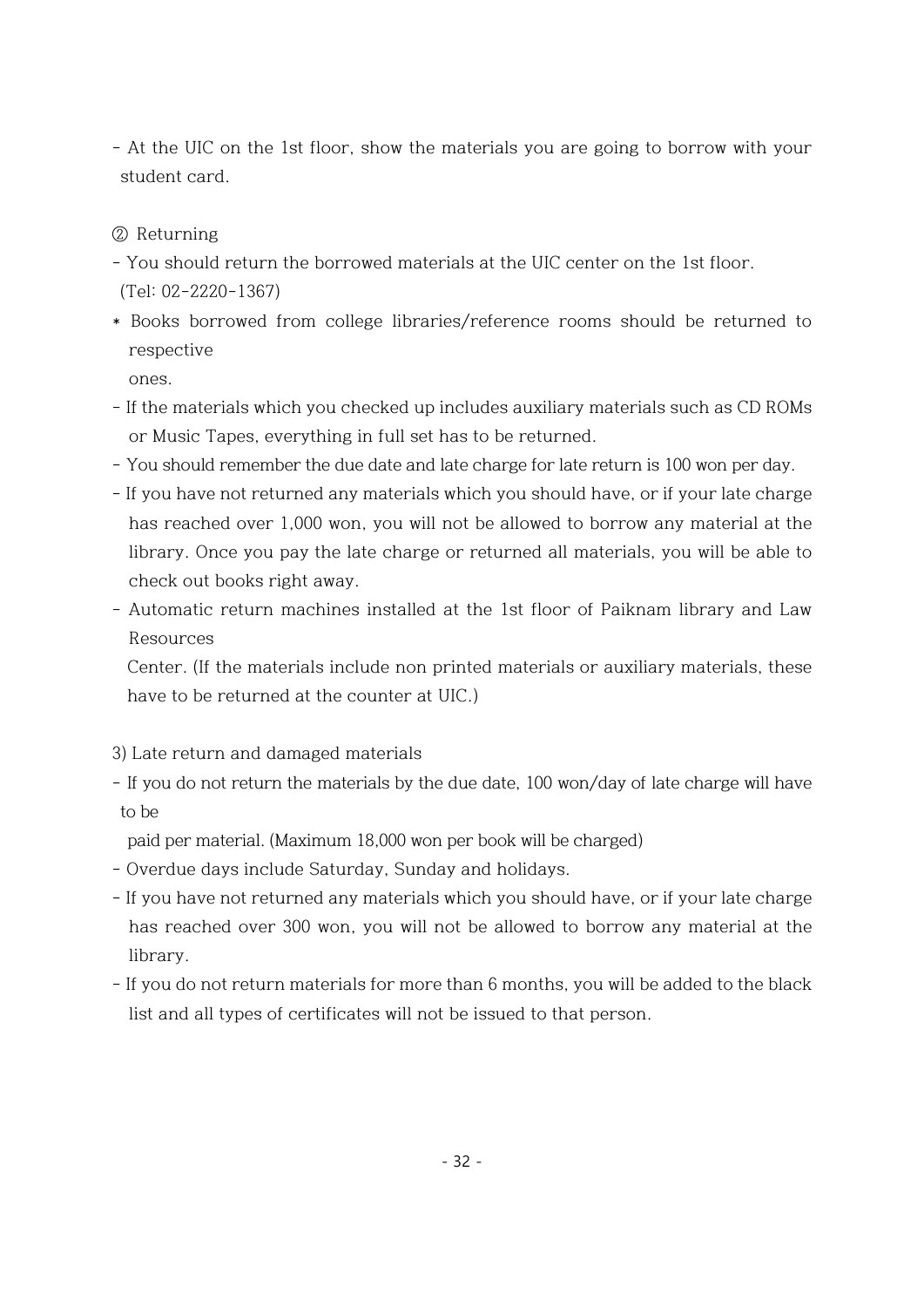4) Group study rooms

- Go to the Library website → Click "서비스(Service)" → "그룹스터디룸예약(Booking)" → Choose the date, the study room and time

\* Booking is required only for weekdays (09:00~21:00). You can use the group study rooms without booking during weekends.

#### 5) Purchase request

- You may request purchase of materials which are not yet in the library catalogue.
- The materials which you have requested will be separately purchased according to the language of the contents.
- You must have your personal information saved on the database of the library website in order to get proper information about purchase on time.

※ If the material which you have requested already exists in the library or is considered inappropriate according to common sense, purchase request can be declined.

- How to use

- \* Homepage[\(http://library.hanyang.ac.kr\)](http://library.hanyang.ac.kr/) Log-in -> My Library
- \* Input details of purchase request (Title/Author/Publisher/Published Year/Edition/ISBN/Price)
- \* Mandatory Input:Title/Publisher/Published Year
- \* Make sure to enter the ISBN of the book and fill it our as accurately as possible.
- \* Double check the title to check possession of the book
- \* Click on the 'apply' button at the bottom if it is verified that the book is not found at our library.

### 6) DDC Service

The purpose of DDC service is to let students get easy access to information and materials which are not in the library of Hanyang University. Students can receive copies of those materials by request. Through RISS[\(www.riss.kr\)](http://www.riss.kr/) and NDSL(http://scholar.ndsl.kr), you may request DDC service.

### 7) Campus exchange service

You can check out materials which only exist at Erica campus library at Seoul campus and vice versa. You can apply for this service from the library website.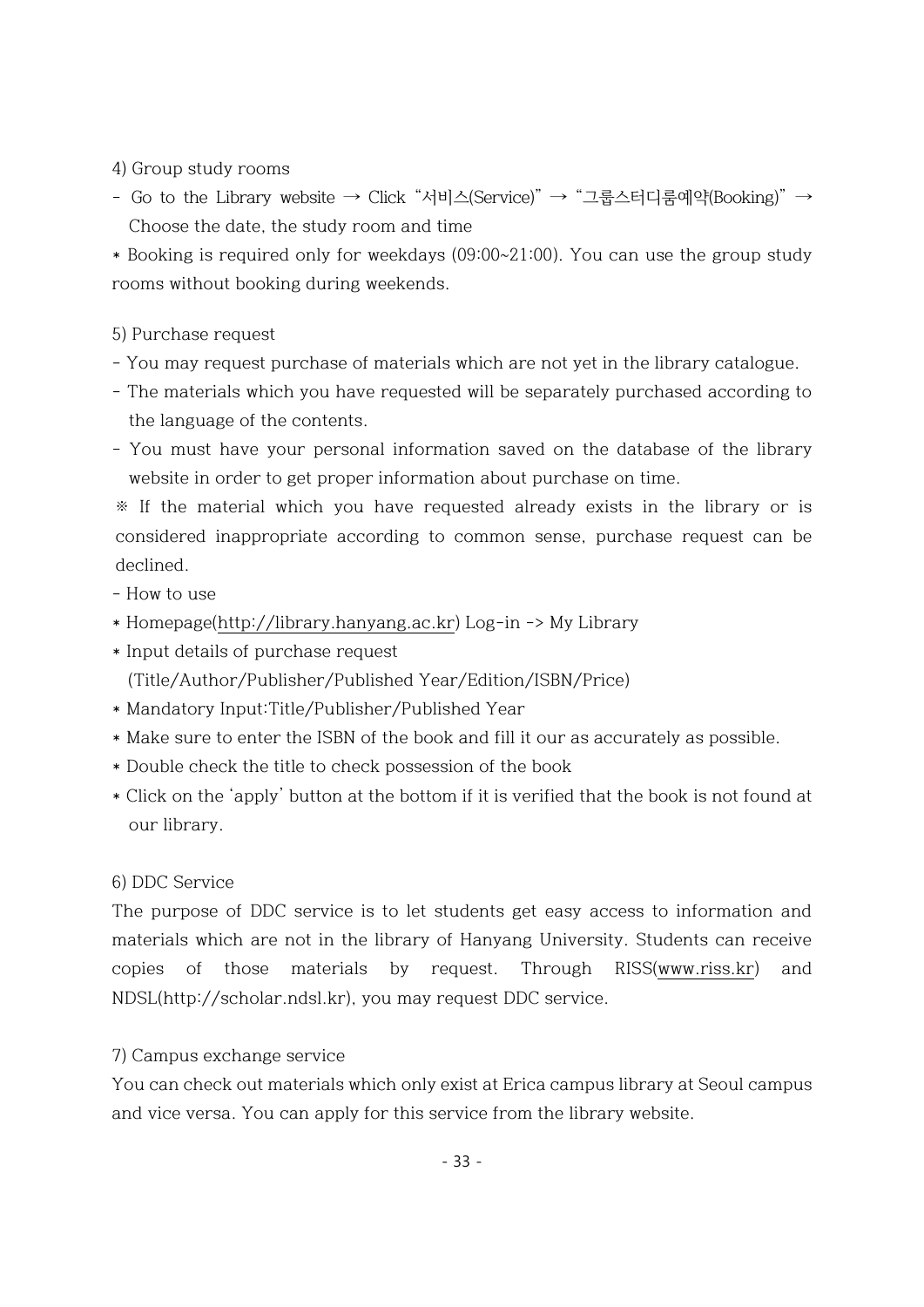### 8) Year-round library education

Year-round education for how to use the library is held at the fourth floor of the library at the Social Sciences section. If you contact a librarian there, you will be told how to use the library. Korean and English service is available, and services in other languages are also available.

For other information contact the following website.

- Seoul Campus :<http://library.hanyang.ac.kr/>
- Erica Campus : [http://information.hanyang.ac.kr](http://information.hanyang.ac.kr/)

#### 9) Other services

| Type of services                                                              | Telephone   |
|-------------------------------------------------------------------------------|-------------|
| General info.                                                                 | 2220-1354   |
| Return, Late return,<br>Campus exchange service, Black list,<br>certification | 2220-1367   |
| Book Donation, Reading Program                                                | 2220-1359   |
| E-materials / Multimedia materials                                            | 2220-1362   |
| Law Library Service                                                           | 2220-1638   |
| Medical Library Service                                                       | 2220-1376-7 |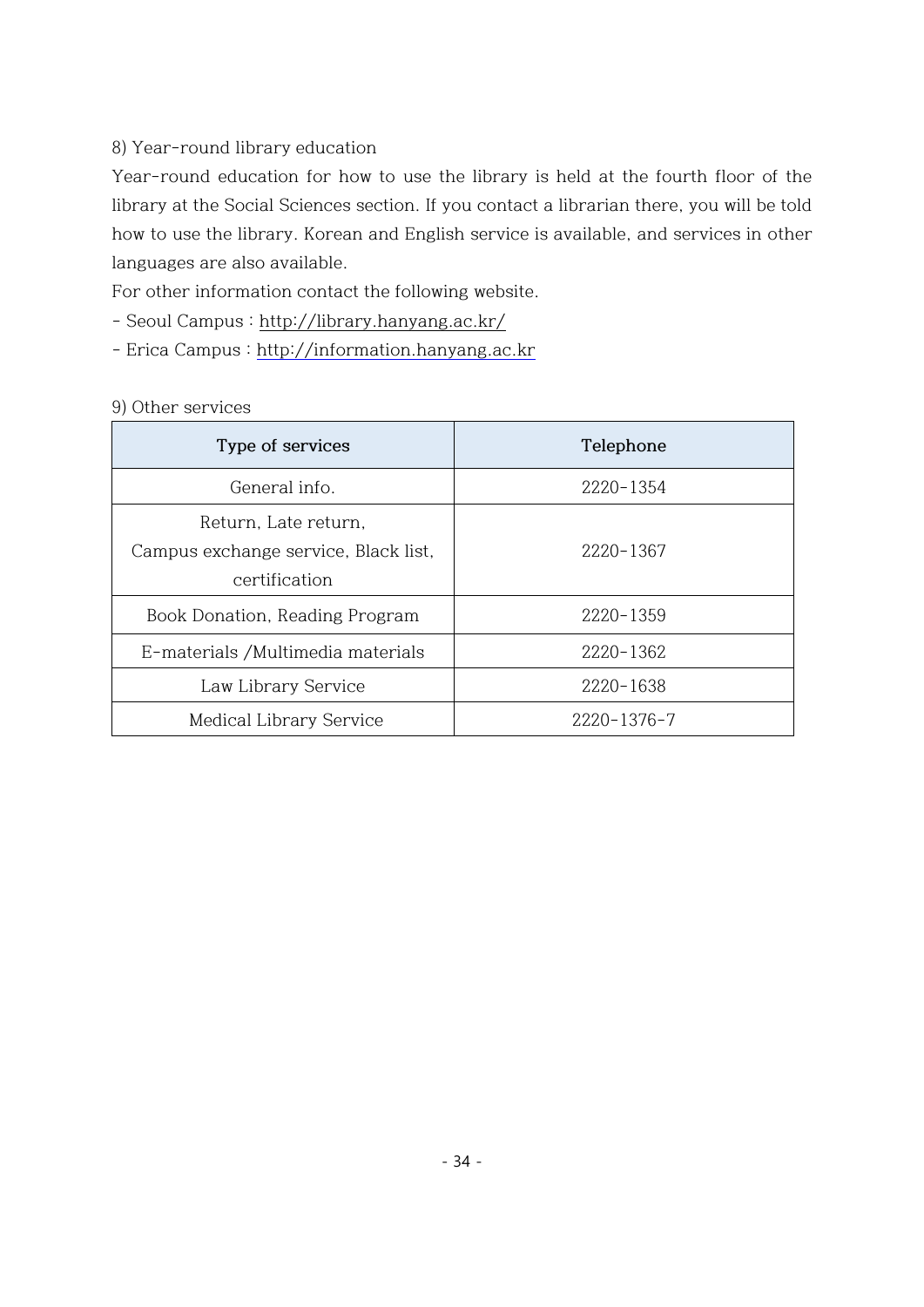## **Ⅳ. Introduction of Clubs and OIA**

## **1. Hanyang Global Student Union (HOW)**

HOW is a student organization which not only speaks out for foreign students enrolled at Hanyang, but also promote various international exchange programs. We also run the "International-Lounge", further encouraging culture exchange and friendship between local and foreign students. We await enthusiastic students willing to participate.

### **2. GLOBAL 사랑漢大**

GLOBAL 사랑漢大(love HYU) is a student-led group introduced by OIA to promote the globalization of Hanyang University. Our primary goal is to inspire the international students to be proud and honored to be a part of the community. Since 2010, which was the year it was formed, GLOBAL 사랑漢大 has a great reputation for numerous accomplishments, such as promoting foreign visitor campus tours, international admission lectures, publishing international student newsletters, and holding various cultural festivals and activities for students. Especially, not only Korean students, but also international students play an important role in assisting the GLOBAL 사랑漢大.

### **3. Office of International Affairs**

1) Main tasks

① Admission

- Admissions, Orientation and Services for International students
- VISA Information Service
- Management of Scholarships for International students
- Insurance, School register change for International students
- Field trip for International students
- Management of International Supporters Program
- Counseling Services for international students
- ② International Relations
- Establishment and management of sisterhood relationship with foreign universities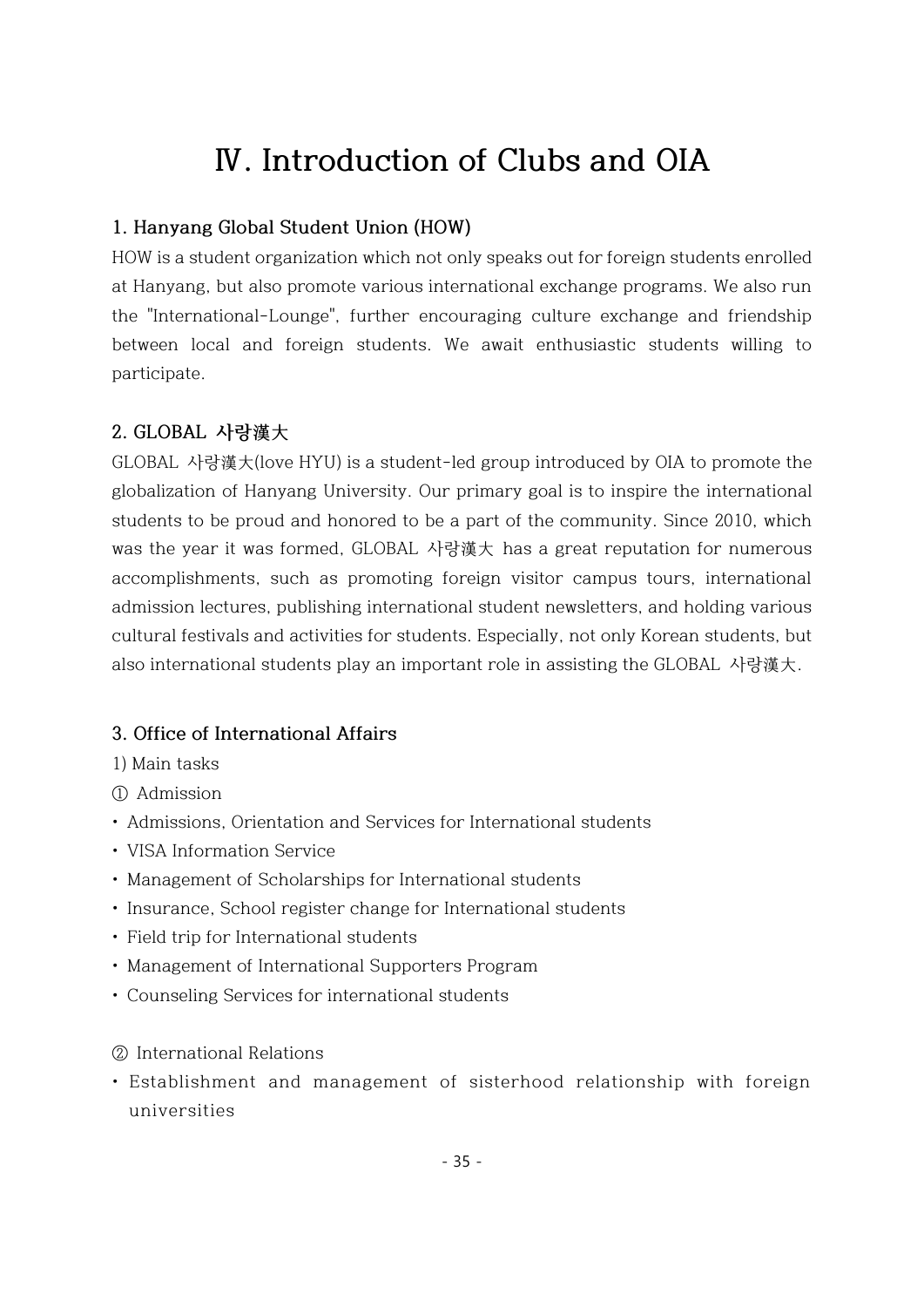- General Administrative duties of International Exchange students
- International programs for Hanyang students
- Summer School for International students
- International Exchange Program (Exchange students and professors)
- 2) Office hours
- ① During semester : 08:00 ~ 17:30 (closed on weekend and holiday)
- $\oslash$  On Vacation : 10:00 ~ 17:00 (closed on Saturdays and Sundays)
- ③ Lunch Time: 12:00 ~ 13:00
- 3) Contact Information
- ① Web-site : [http://study.hanyang.ac.kr/](http://dic.hanyang.ac.kr/)
- ② Phone: 02-2220-2444~2451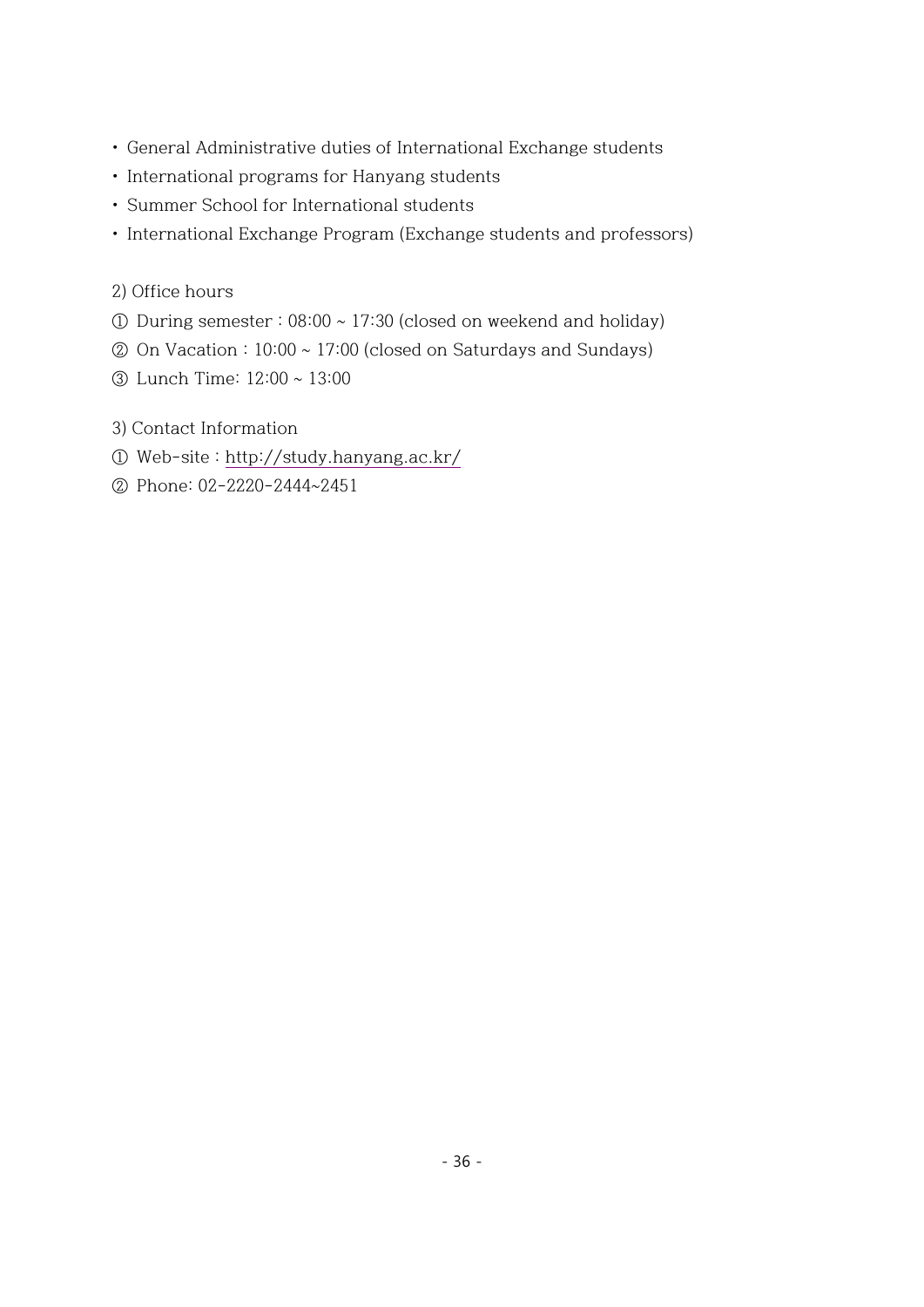## **Ⅴ. Support Program for International Students**

#### **1. Counseling for International Students**

1) Introduction

Office of International Affairs (OIA) provides international students counseling programs concerning their studies, school life, scholarship, and other academic matters. Students are able to take psychological tests measurement and 1:1 counseling about what they feel in their school life. OIA supports your adaptation and helps you to resolve and overcome your difficulties in mind. We guarantee that your words on counseling is confidential.

- 2) Program Overview
- ① Individual counseling: A professional counselor will help you resolve problems that you do not know any solutions through regular one-to-one counseling.
- Difficulty of adaptation on study abroad and college life
- Difficulty on study
- Problems on future career
- Problems on relationship with others
- Difficulty on family issues or personal problems
- Psychological or affective problems that you cannot resolve by yourself, etc.
- ② Group counseling: With a professional counselor you are able to talk with others who have similar problems, understand others, and resolve problems together as advisors.
- Group counseling is going to be enforced through specific periods with notice via OIA website and email. So, if you find some interesting topics, please apply for the counseling.
- ③ Psychological Testing: Psychological testing is an objective tool to inform you individual psychological problems which you cannot understand and resolve in your daily life.
- Characteristics examination: MBTI,
- Psychological/affective points: MMPI-2. SCT
- 3) Counseling application: Visit International Building Room 218, call 02-2220-2450 or email [\(klpark@hanyang.ac.kr\)](mailto:klpark@hanyang.ac.kr) to apply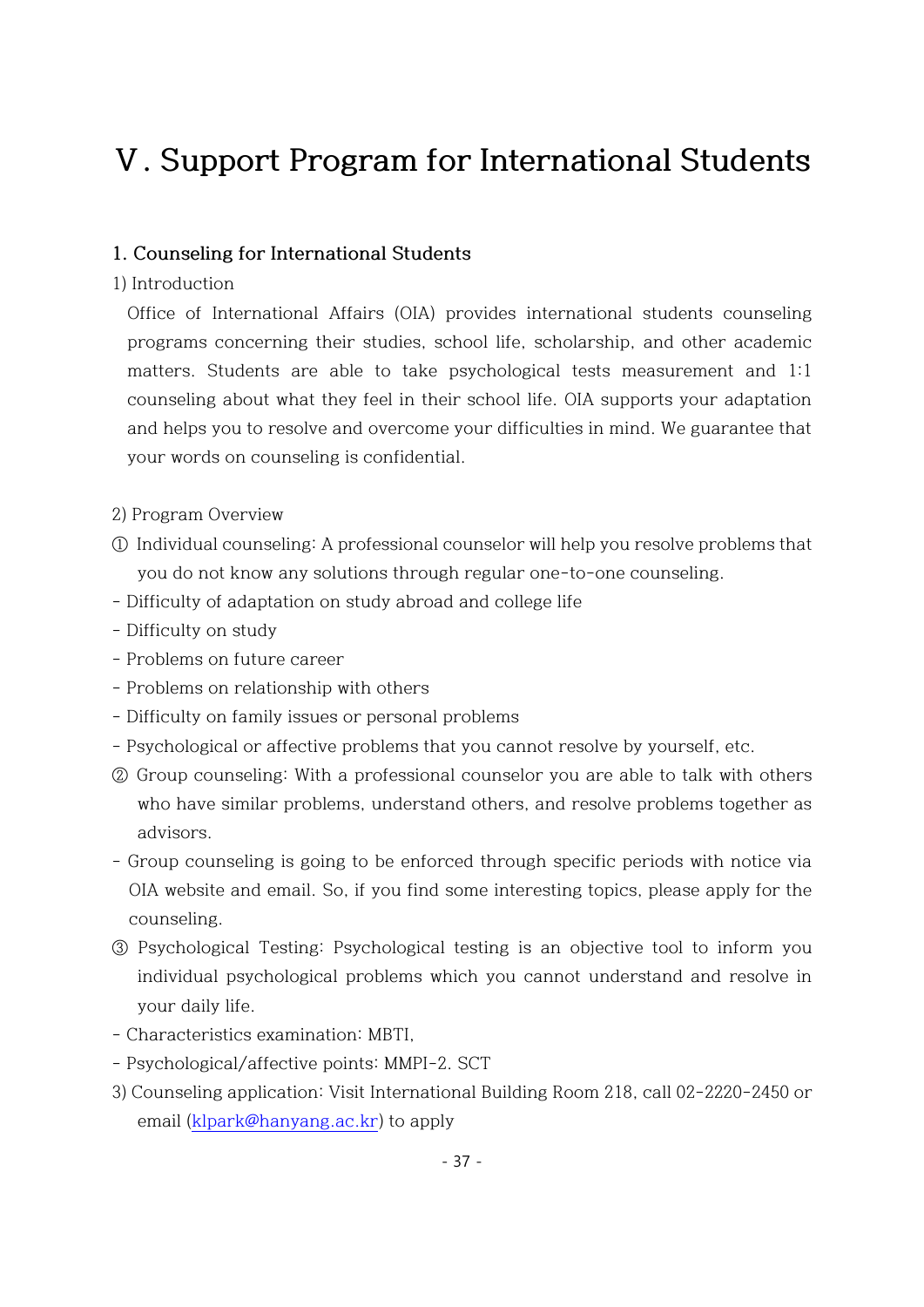4) Available time: Monday to Friday (9:00~17:00)

5) Available Language: English, Korean, Chinese

### 6) Contact

- Office of International Affairs(Seoul), Tel. 02-2220-2450

## **2. Global Information Center Volunteers "Welcome HYU"**

1) Introduction

You will help foreign students by solving their problems and providing information about job openings, diverse programs and activities in/outside of the university while taking 1 credit of community service, which is one of graduation requirements. Volunteers will be selected through interviews and will do active works at Global Information Center which is located on 2nd floor of the International Building.

2) How to Apply

Students will be informed by e-mails regarding the recruitments every semesters or vacations start -> Send us your application forms via email

3) For more information

You can drop by the Global Information Center anytime if you have any inquiries.